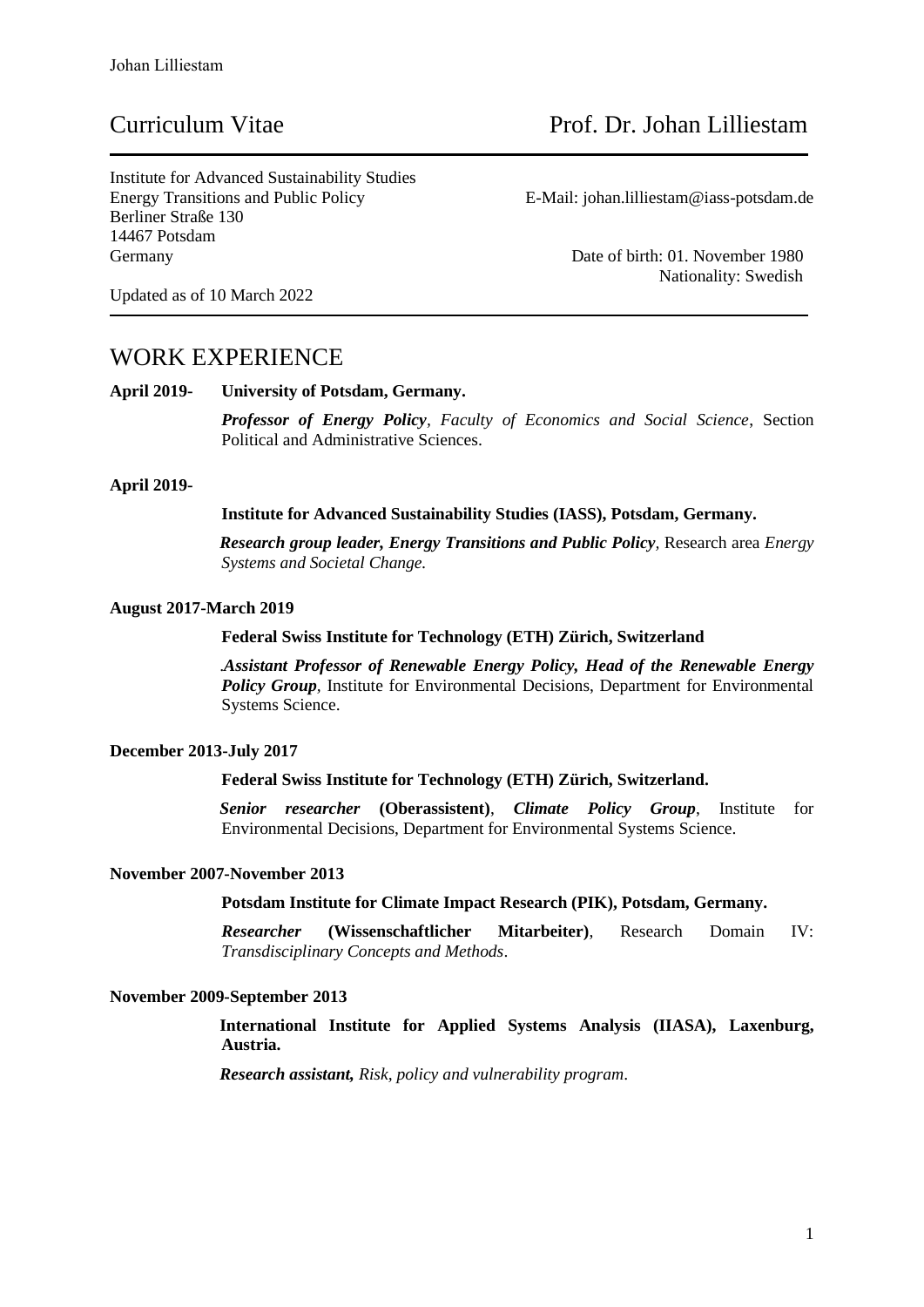# SCHOLARSHIPS and AWARDS

- **Oct. 2013 Desertec best paper award**, for "outstanding academic work in the field of renewable energy in North African and Middle Eastern deserts", Desertec University Network, Dii, Rabat, Morocco.
- **Jan. 2013 Award for advanced doctoral students** for "outstanding student research", 800€, Central European University, Budapest, Hungary.
- **Dec. 2011 Academic achievement award** for first year doctoral students, for "outstanding coursework and performance during the comprehensive exam", 500€, Central European University, Budapest, Hungary.
- **Nov. 2011 Desertec thesis award, 1st prize**, for "outstanding academic work in the field of renewable energy in North African and Middle Eastern deserts", Desertec Foundation, Desertec University Network, DII, Cairo, Egypt.
- **2010-2013 Full tuition waiver scholarship** for studies in the Doctoral program in Environmental sciences and policy at the Central European University (11.000€ first year, 5.500€ second and third year), CEU, Budapest, Hungary.
- **2006-2007 German academic exchange service (DAAD) full time scholarship** (10x700€) for studies at the Masters programme "Public and private environmental management" at Freie Universität Berlin, Germany.

# EDUCATION

#### **Nov. 2010-Sept. 2013**

**PhD,** Environmental Public Policy, Department for Environmental sciences and policy, Central European University, Budapest, Hungary. Dissertation: *Energy security in a European-North African renewables-based electricity Supergrid*. Supervisor: Prof. Aleh Cherp. Defence date: 11 Sept. 2013.

### **Oct. 2005-Oct. 2007**

**Master of Arts**, "Public and private environmental management", Environmental Policy Research Centre, Freie Universität Berlin, Germany. **Final grade: 1.3**, October 2007. Master thesis: *The creation of the pan-Nordic electricity market*. **Master thesis grade: 1.1**.

#### **Sept. 2000-June 2005**

**Master of Science**, "Problem solving in science", Department of Physics, Göteborgs Universitet, Sweden, June 2005. Master thesis: *Expected profitability of wind power projects in Sweden and Germany*. **Master thesis grade: High pass** (out of Pass and High pass). Final grades not given.

**Jan.-Apr. 2003 Rhetoric**, Department of humanities, Göteborgs Universitet, Sweden. 15 ECTS. Grade: High pass.

#### **Oct. 2001-Sept. 2002**

**Exchange year**, Institute for Physics (Winter semester 2001/02) and Institute for History (Summer semester 2002), Humboldt-Universität zu Berlin, Berlin, Germany.

**1996-1999 Upper secondary school** at Burgårdens Utbildningscentrum, Göteborg, Sweden. Programme of natural sciences. **Final grade 17.3** (out of 20 points possible).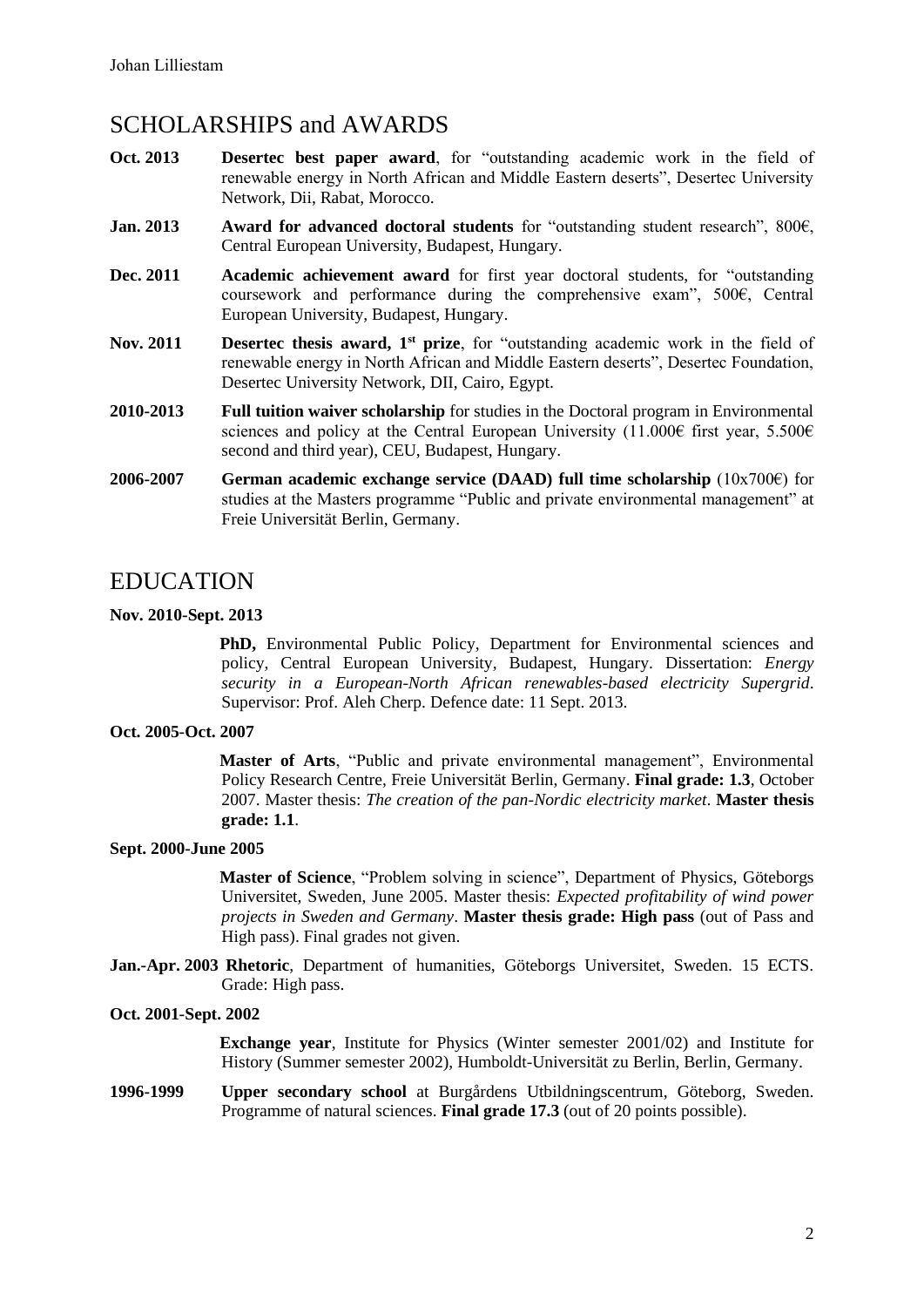# POSITIONS OF TRUST

- **2022 Ombudsman for good scientific practice**, Institute for Advanced Sustainability Studies, Potsdam, Germany. 21.12.01-22.12.31.
- **2021 Project proposal evaluator**, German Federal Ministry for Education and Research & Moroccan Ministry for education and scientific research, PMARS programme for German-Moroccan cooperation in R&D and innovation.
- **03.19-09.20 Editor,** *PLOS ONE Responding to climate change channel*. https://channels.plos.org/rtcc.
- **2020 Member of the Scientific Committee**, SolarPACES, Albuquerque, USA.
- **2020 Guest editor**, Special issue "*Policy interactions in socio-technical transitions towards zero-carbon energy systems*", Energies, MDPI.
- **2020 Policy Associate**, Energy-SHIFTS, Anglia Ruskin University.
- **2020-2021 Working Group member (WG1 Renewables)**, Energy-SHIFTS, Erasmus University Rotterdam.
- **2011-current Ad-hoc manuscript peer reviewer** for among others *Nature Climate Change; Nature Energy*; *Joule; Energy Policy; Energy Research & Social Science; Environmental innovation & societal transitions; Climatic Change; Applied Energy; Politics and Governance; Energy Sources, part B: Economics, Planning, and Policy; Energy for Sustainable Development; Environment, Development and Sustainability.*
- **2017-current Moderator of www.csp.guru,** an open data initiative for concentrating solar power.
- **2019 Member of the Scientific Committee**, SolarPACES, Daegu, South Korea.
- **Sept. 18 Mentor**, *ETH week: Energy Matters*, Energy Science Centre, ETH Zürich, Switzerland.
- **2017 Member of the Scientific Committee**, SolarPACES, Santiago de Chile.
- **2015-2017 Member of the Teaching Commission** Environmental Science, Department for Environmental Systems Science (D-USYS), ETH Zürich.
- **2013-2015 Advisory board member**, *BETTER project*, European Commission: Intelligent Energy Europe.
- **2007-2011 The Compensators\***, an NGO which offers households and individuals the possibility to offset their  $CO<sub>2</sub>$  emissions by buying and deleting EUAs from the EU Emissions Trading Scheme. Responsible for climate change, climate policy and protection lectures. See www.thecompensators.org.

### LANGUAGES

| Swedish | Native language. |
|---------|------------------|
|---------|------------------|

- **German** Fluent (C2).
- English Fluent (C2).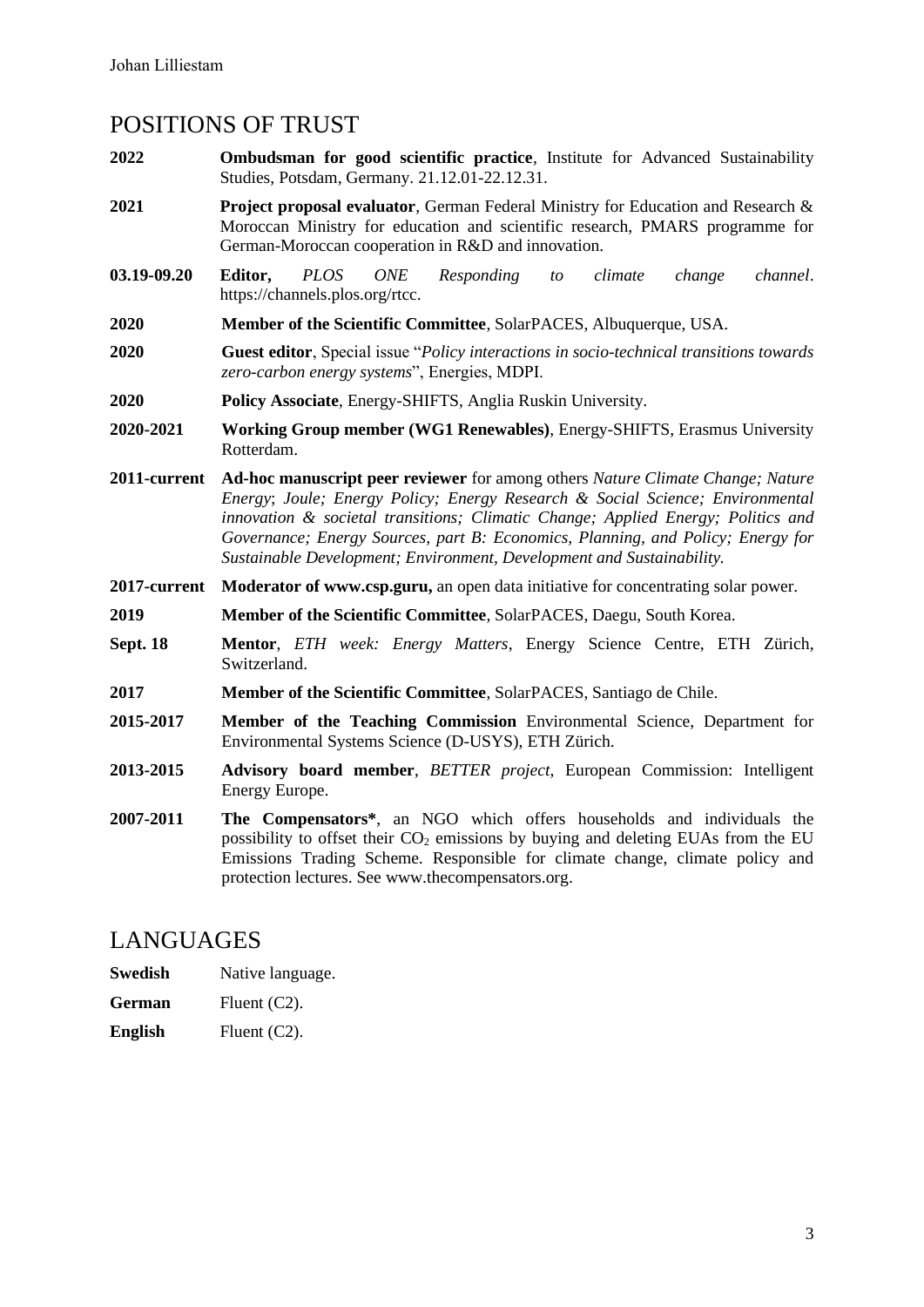### PUBLICATIONS

*Citation metrics* (updated 2022-03-10)

**Scopus**: 56 indexed articles, 1412 citations, h-index: 21.

**Google Scholar**: 158 indexed articles, 2510 citations, h-index: 28, i10 index: 42.

#### **Peer-reviewed articles**

- Schäppi, R, Rutz, D., Dähler, F., Muroyama, A., Haueter, P., **Lilliestam, J.,** Patt, A., Furler, P., Steinfeld, A. (2022): Drop-in fuels from sunlight and air, in *Nature* 601, pp.63-68. https://www.nature.com/articles/s41586-021-04174-y.
- Süsser, D., Gaschnig, H., Ceglarz, A., Stavrakas, V., Flamos, A., **Lilliestam, J.** (2022): Better suited or just more complex? On the fit between user needs and modeller-driven improvements of energy system models, in: *Energy* 239, p. 121909. https://doi.org/10.1016/j.energy.2021.121909.
- Krupnik, S., Wagner, A., Koretskaya, O., Rudek, T., Wade, R., Misik, M., **Lilliestam, J.**, von Wirth, T. et al. (2022): Quo vadis renewables? A research agenda for social sciences and humanities research on renewable energy, in: *Energy Research & Social Science* 89, p. 102536.
- McKenna, R., Pfenninger, S., Heinrichs, H., Schmidt, J., Staffell, I., Bauer, C., Gruber, K., Hahmann, A., Jansen, M., Klingler, M., Landwehr, N., Guo Larsén, X., **Lilliestam, J.,** Pickering, B., Robinius, M., Tröndle, T., Turkovska, O., Wehrle, S., Weinand, J., Wohland, J. (2022): High-resolution large-scale onshore wind energy assessments: a review of potential definitions, methodologies and future research needs, in: *Renewable Energy* 182, pp. 659-684. https://doi.org/10.1016/j.renene.2021.10.027. (Open access)
- Gamarra, A., Lechón, Y., Escribano, G., **Lilliestam, J.,** Lázaro, L., Caldés, N. (2022): Measuring dependence and governance in the value chain of energy investments: Natural gas versus solar power plants in Mexico, in: *Environmental Impact Assessment Review* 93, p. 106708. https://doi.org/10.1016/j.eiar.2021.106708.
- Ollier, L., **Lilliestam, J.,** Nuñez-Jimenez, A., Späth, L., Metz, F. (2022, in press): Policy change in the European 2030 climate and energy package: do domestic strategy adaptations precede EU policy change? in: *Policy Sciences*.
- Thonig, R., Gilmanova, A., Zhan, J**., Lilliestam, J.** (2022 in press): Chinese CSP for the world? Accepted for publication in *AIP Press* in May 2021. (Open access)
- Thonig, R., **Lilliestam, J.** (2022, in press**)**: Concentrating solar technology policy should encourage high temperatures and modularity to enable spillovers. Accepted for publication in *AIP Press* in December 2021.
- **Lilliestam, J.,** Du, F., Gilmanova, A., Mehos, M., Wang, Z., Thonig, R. (2022, in press**)**: Scaling up CSP: how long will it take? Accepted for publication in *AIP Press* in December 2021.
- Resch, G., Schöniger, F., Kleinschmitt, C., Franke, K., Thonig, R., **Lilliestam, J.** (2022 in press): Deep decarbonization of the European power sector calls for dispatchable CSP. Accepted for publication in *AIP Press* in May 2021. (Open access)
- Süsser, D., Ceglarz, A., Stavrakas, V., **Lilliestam, J.** (2021): COVID-19 vs. stakeholder engagement: the impact of the first wave of the pandemic on stakeholder involvement in European energy research projects, in: *Open Research Europe* 1 (57). https://doi.org/10.12688/openreseurope.13683.3. (Open access)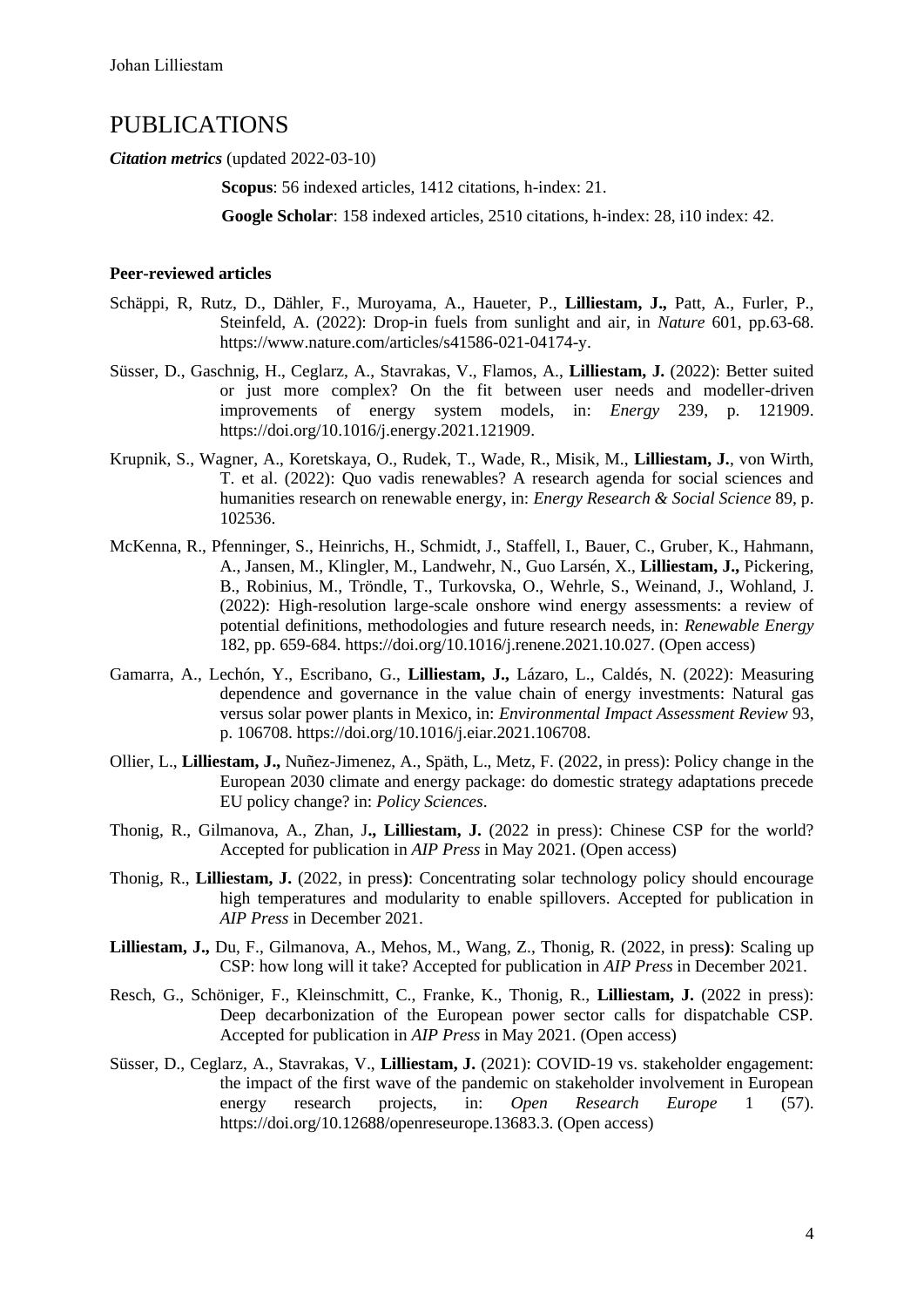- **Lilliestam, J.,** Patt, A., Bersalli, G. (2021): The effect of carbon pricing on the technological change necessary for full energy decarbonisation: a review of empirical ex-post evidence, in: *WIREs Climate Change* 12 (Jan./Feb.), p. e681. https://www.doi.org/10.1002/wcc.681. (Open access)
- Gilmanova, A., Wang, Z., Gosens, J., **Lilliestam, J**. (2021): Building an internationally competitive concentrating solar power industry in China: lessons from wind power and photovoltaics, in: *Energy Sources, Part B* 16 (6) pp. 515-541. https://doi.org/10.1080/15567249.2021.1931563.
- Süsser, D., Ceglarz, A., Gaschnig, H., Stavrakas, V., Flamos, A., Giannakidis, G., **Lilliestam, J.** (2021): Model-based policymaking or policy-based modelling? How energy models and energy policy interact, in: *Energy Research & Social Science* 75, p. 101984. https://doi.org/10.1016/j.erss.2021.101984. (Open access)
- Gosens, J., Gilmanova, A., **Lilliestam, J.** (2021): Windows of opportunity for catching up in formative clean-tech sectors and the rise of China in concentrated solar power, in: *Environmental Innovation and Societal Transformation* 39, pp. 86-106. https://doi.org/10.1016/j.eist.2021.03.005.
- Quitzow, R., Bersalli, G., Eicke, L., **Lilliestam, J**., Lira, F., Marian, A., Thapar, S., Süsser, D., Weko, S., Williams, S., Xue, B. (2021): COVID-19 deepens the gulf between leaders and laggards in the global energy transition, in: *Energy Research & Social Science* 74, p. 101981. https://doi.org/10.1016/j.erss.2021.101981. (Open access)
- Melliger, M., **Lilliestam, J.** (2021): Effects of coordinating support policy changes on renewable power investor choices in Europe, in *Energy Policy* 148, p. 111993. https://doi.org/10.1016/j.enpol.2020.111993. (Open access)
- **Lilliestam, J.,** Ollier, L., Labordena, M., Pfenninger, S., Thonig, R. (2021): The near- to mid-term outlook for CSP: mostly cloudy, chance of sun, in *Energy Sources, Part B: Economics, Planning, and Policy* 16 (1), pp. 23-41. https://doi.org/10.1080/15567249.2020.1773580. (Open access)
- Thonig, R., del Río, P., Kiefer, C., Lázaro Touza, L., Escribano, G., Lechón, Y., Späth, L., Wolf, I., **Lilliestam, J.** (2021): Does ideology influence the ambition level in climate and renewables policy? Insights from four European countries, in: *Energy Sources, Part B: Economics, Planning, and Policy* 16 (1), pp. 4-22. http://dx.doi.org/10.1080/15567249.2020.1811806. (Open access).
- Schöniger, F., Thonig, R., Resch, G., **Lilliestam, J**. (2021): Making the sun shine at night: comparing the cost of dispatchable concentrating solar power and photovoltaic with storage, in: *Energy Sources, Part B* 16 (1), pp. 55-74. https://doi.org/10.1080/15567249.2020.1843565. (Open Access)
- Ollier, L., Melliger, M., **Lilliestam, J.** (2020): Friends or foes? Political synergy or competition between renewable energy and energy efficiency policy, in: *Energies* (13), p. 6339. https://doi.org/10.3390/en13236339 (Open Access)
- Tröndle, T., **Lilliestam, J.**, Marelli, S., Pfenninger, S. (2020): Trade-offs between geographic scale, cost, and system design for fully renewable electricity in Europe, in: *Joule* 4, pp. 1929-1948. https://doi.org/10.1016/j.joule.2020.07.018. (Open access)
- **Lilliestam, J.**, Melliger, M., Ollier, L., Schmidt, T., Steffen, B. (2020): Understanding and accounting for the effect of exchange rate fluctuations on global learning rates, in: *Nature Energy* 5, pp. 71-78. https://doi.org/10.1038/s41560-019-0531-y. (preprint: https://publications.iass-

potsdam.de/rest/items/item\_6000159\_3/component/file\_6001201/content).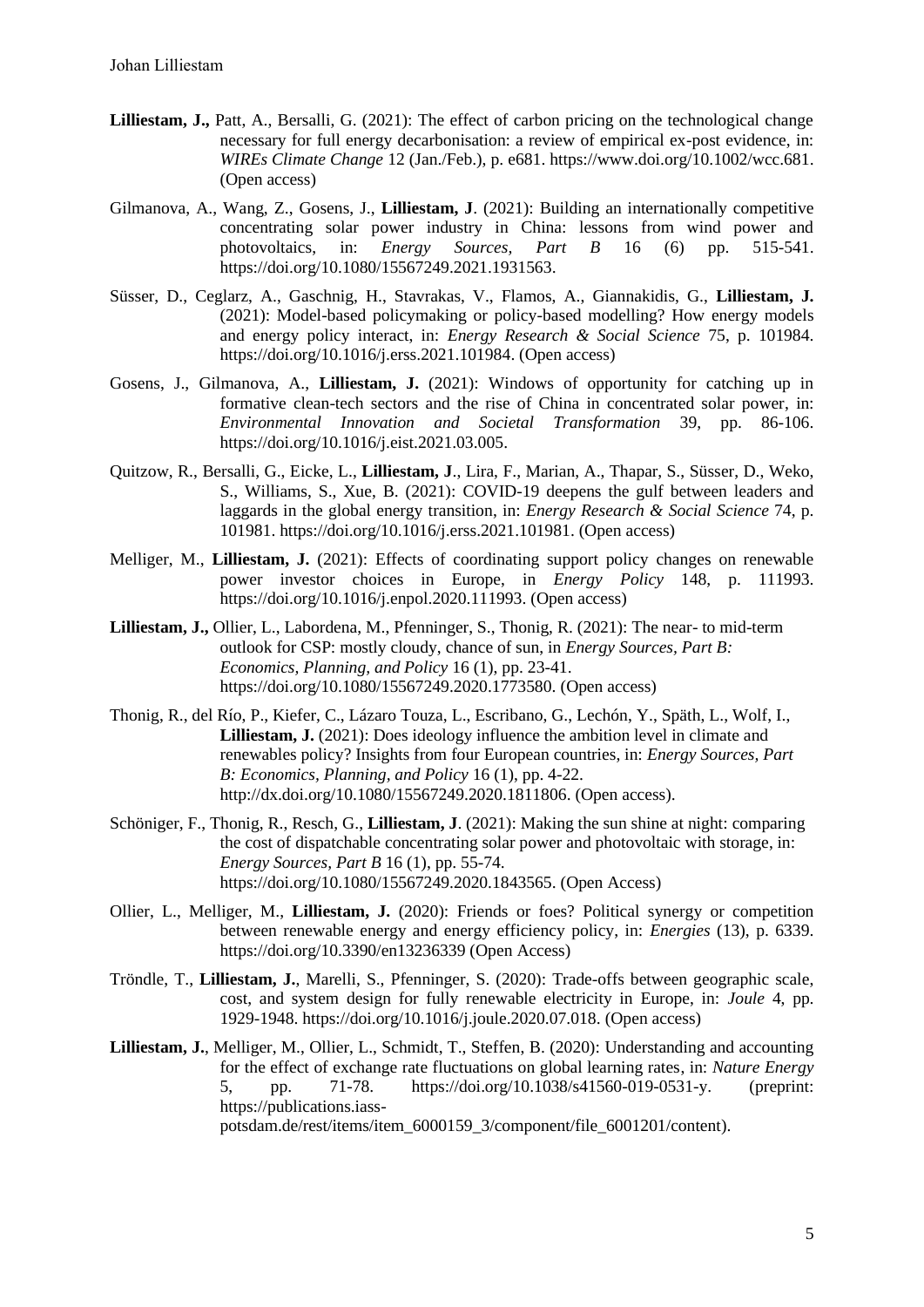- McKenna, R., Ryberg, S., Staffell, I., Hahmann, A., Schmidt, J., Heinrichs, H., Höltinger, S., **Lilliestam, J**., Pfenninger, S., Robinius, M., Stolten, D., Tröndle, T., Wehrle, S., Weinand, J. (2020): On the socio-technical potential for onshore wind in Europe: a response to Enevoldsen et al. (2019), in: *Energy Policy* 145, p. 111693. https://doi.org/10.1016/j.enpol.2020.111693.
- Tröndle, T., Pfenninger, S., **Lilliestam, J.** (2019): Home-made or imported: on the possibility for renewable electricity autarky on all scales in Europe, in: *Energy Strategy Reviews* 26, p. 100388. https://doi.org/10.1016/j.esr.2019.100388. (Open access)
- **Lilliestam, J.**, Ollier, L., Pfenninger, S. (2019): The Dragon awakens: is China saving or conquering concentrated solar power?, *in: AIP conference proceedings* 2126 (1), p. 130006. https://doi.org/10.1063/1.5117648. (Open access)
- Ellenbeck, S., **Lilliestam, J**. (2019): How modelers construct energy costs: discursive elements in Energy System and Integrated Assessment Models, in: *Energy Research & Social Science* 47, pp. 69-77. https://doi.org/10.1016/j.erss.2018.08.021. (Open access)
- Patt, A., van Vliet, O., Lilliestam, J., Pfenninger, S. (2019): Will policies to promote energy efficiency help or hinder achieving a 1.5°C climate target? in: *Energy Efficiency* 12 (2), pp. 551-565. https://doi.org/10.1007/s12053-018-9715-8. Preprint: https://mfr.osf.io/render?url=https%3A%2F%2Fosf.io%2Fz78vh%2Fdownload.
- Patt, A., **Lilliestam, J**. (2018): The case against carbon prices, in *Joule* 2 (12), pp. 2494-2498. https://doi.org/10.1016/j.joule.2018.11.018. (Open access)
- Labordena, M., Neubauer, D., Folini, D., Patt, A., **Lilliestam, J.** (2018): Blue skies over China: the effect of pollution-control on solar power generation and revenues, in: *PLOS ONE* 13 (11), e0207028. https://doi.org/10.1371/journal.pone.0207028. (Open access)
- **Lilliestam, J.**, Pitz-Paal, R. (2018): Concentrating solar power for less that USD 0.07 per kWh: finally the breakthrough?, in: *Renewable Energy Focus* 26, pp. 17-21. https://doi.org/10.1016/j.ref.2018.06.002. (Open access)
- **Lilliestam, J.**, Barradi, T., Caldés, N., Gomez, M., Hanger, S., Kern, J., Komendantova, N., Mehos, M., Hong, W.M., Wang, Z., Patt, A. (2018): Policies to keep and expand the option of concentrating solar power for dispatchable renewable electricity, in: *Energy Policy* 116, pp.193-197. https://doi.org/10.1016/j.enpol.2018.02.014.
- **Lilliestam, J.**, Labordena, M., Patt, A., Pfenninger, S. (2017): Empirically observed learning rates for concentrating solar power and their responses to regime change, in *Nature Energy* 2, p. 17094. http://dx.doi.org/10.1038/nenergy.2017.94.
- Aryandoust, A., **Lilliestam, J**. (2017): The potential and usefulness of demand response to provide electricity system services, in *Applied Energy* 204, pp. 749-766. http://dx.doi.org/10.1016/j.apenergy.2017.07.034.
- Labordena, M., Bazilian, M., Howells, M., Patt, A., **Lilliestam, J.** (2017): Impact of political and economic barriers for concentrating solar power in Sub-Saharan Africa, in *Energy Policy* 102, pp. 52-72. https://doi.org/10.1016/j.enpol.2016.12.008. (Open Access)
- Robledo-Abad, C., Althaus, H.J., Berndes, G., Bolwig, S., Corbera, E., Creutzig, F., Garcia-Ulloa, J., Geddes, A., Gregg, J., Haberl, H., Hanger, S., Harper, R.J., Hunsberger, Larsen, R.K., Lauk, C, Leitner, S., **Lilliestam, J.**, Lotze-Campen, H., Muys, B., Nordborg, M., Ölund, M, Orlowsky, B., Popp, A., Portugal-Pereira, J., Reinhard, J., Scheiffle, L, Smith, P. (2017): Bioenergy production and sustainable development: the science base for policymaking remains limited, in: *Global Change Biology Bioenergy* 9 (3), pp. 541-556. http://dx.doi.org/10.1111/gcbb.12338. (Open Access)
- Scolobig, A., **Lilliestam, J.** (2016): Comparing approaches for the integration of stakeholder perspectives in environmental decision making, in *Resources* 5 (4), 37. http://dx.doi.org/10.3390/resources5040037. (Open Access)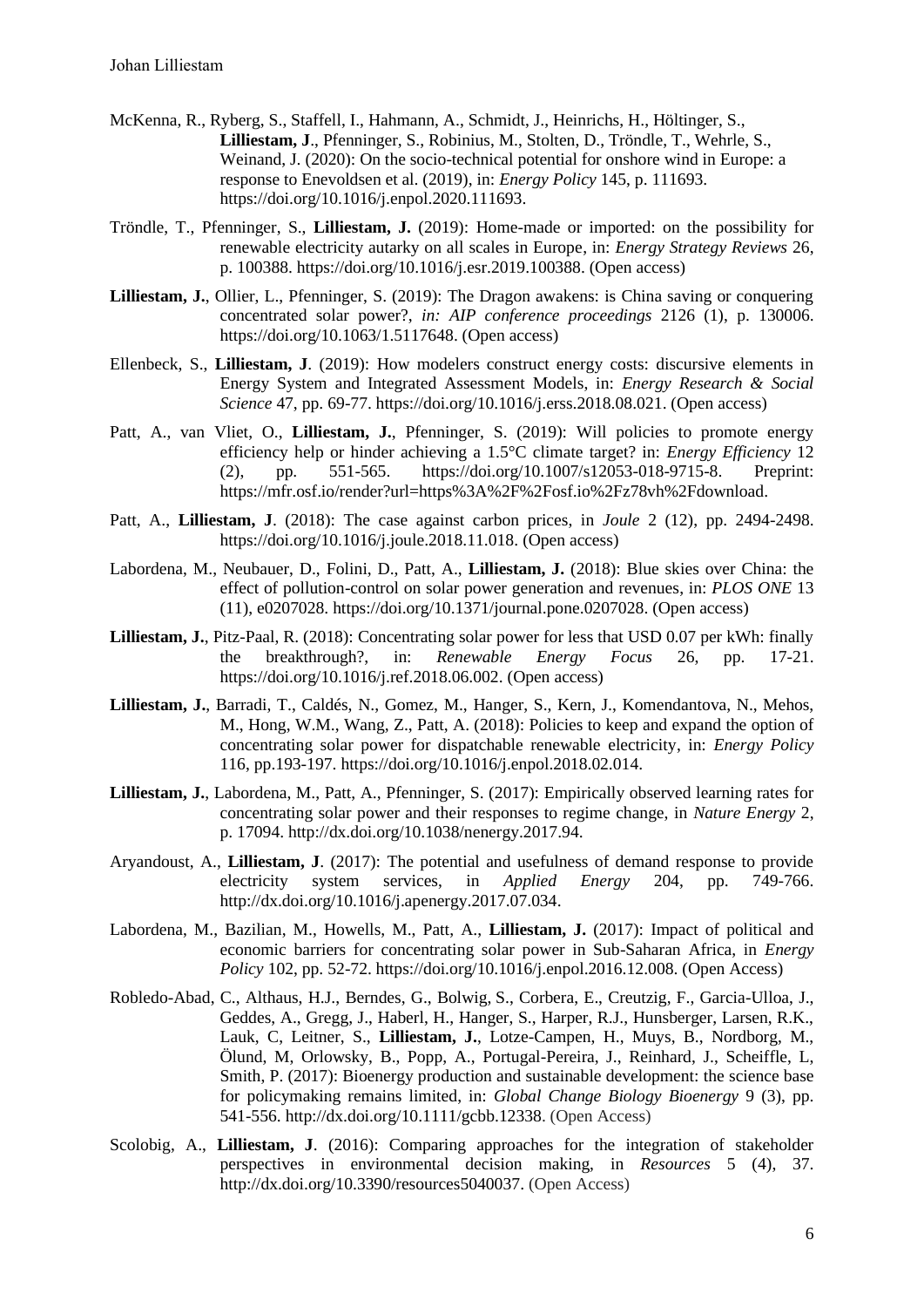- **Lilliestam, J.**, Ellenbeck, S., Karakosta, C., Caldés, N. (2016): Understanding the absence of renewable electricity imports to the European Union, in: *International Journal of Energy Sector Management* 10 (3), pp. 291-311. http://dx.doi.org/10.1108/IJESM-10- 2014-0002.
- Frieden, D., Tuerk, A., Đukan, M., Ortner, A., **Lilliestam, J.** (2016). Sharing the gains from EU-Western Balkan renewable electricity cooperation, in: *Climate Policy* 16 (5), pp 606- 621. http://dx.doi.org[/10.1080/14693062.2016.1155041.](http://dx.doi.org/10.1080/14693062.2016.1155041)
- Eid, C., Bollinger, A., Koirala, B., Scholten, D., Facchinetti, E., **Lilliestam, J.**, Hakvoort, R. (2016): Market integration of local energy systems: is local energy management compatible with European regulation for retail competition?, in: *Energy* 114, pp. 913-922. http://dx.doi.org/10.1016/j.energy.2016.08.072. (Open Access)
- **Lilliestam, J.**, Hanger, S. (2016): Shades of green: centralisation, decentralisation and controversy among European renewable electricity visions, in: *Energy Research & Social Science* 17, pp. 20-29. http://dx.doi.org/10.1016/j.erss.2016.03.011.
- Schmidt, P., **Lilliestam, J.** (2015): Reducing or fostering acceptance? A critical reflection on the neutrality of cost-benefit analysis in European transmission planning, in: *Energy Research & Social Science* 10, pp. 114-122. http://dx.doi.org/10.1016/j.erss.2015.07.003.
- Labordena, M., **Lilliestam, J.**: Cost and transmission requirements for reliable solar electricity from deserts in China and the United States, in: *Energy Procedia* 76, pp. 77-86. http://dx.doi.org/10.1016/j.egypro.2015.07.850. (Open Access)
- **Lilliestam, J.**, Patt, A. (2015): Barriers, risks and policies for renewables in the Gulf, in *Energies* 8 (8), pp. 8263-8285. http://dx.doi.org/10.3390/en8088263. (Open Access)
- **Lilliestam, J**., Pfenninger, S., Gauché, P., Damerau, K., Wagner, F., Patt, A. (2014): On the limits to solar thermal power: a reply to Trainer, in: *Energy Policy* 75, pp. 424-425. http://dx.doi.org/10.1016/j.enpol.2014.09.020.
- Pfenninger, S., Gauché, P., **Lilliestam, J.**, Damerau, K., Wagner, F., Patt, A. (2014): The potential for concentrating solar power systems to provide baseload and dispatchable power, in: *Nature Climate Change* 4:8, pp. 689-692. http://dx.doi.org/10.1038/nclimate2276.
- Lilliestam, J. (2014): Vulnerability to terrorist attacks in European electricity decarbonisation scenarios: comparing renewable electricity imports to gas imports*,* in: *Energy Policy* 66, pp. 234-248. http://dx.doi.org/10.1016/j.enpol.2013.10.078.
- Ellenbeck, S., Schmidt, P., Battaglini, A., **Lilliestam, J.** (2013): Der Strommarkt als soziale Institution: Eine erweiterte Perspektive auf die deutsche Diskussion um Kapazitätsmechanismen, in: *Vierteljahreshefte zur Wirtschaftsforschung* 03.2013, pp. 171-182. (Open Access)
- Patt, A., Pfenninger, S., **Lilliestam, J.** (2013): Vulnerability of solar energy infrastructure and output to climate change, in: *Climatic Change* 121, pp. 93-102. http://dx.doi.org/10.1007/s10584-013-0887-0.
- Schmidt, P., **Lilliestam, J.**, Battaglini, A. (2013): Electricity pathways for Tunisia: comparing the viability and impacts of the nuclear and renewable options, in: *Current politics and economics of Africa*, vol. 5:4.
- **Lilliestam, J.**, Bielecki, J., Patt, A. (2012): Comparing carbon capture and storage (CCS) with concentrating solar power (CSP): potentials, costs, risks, and barriers, in: *Energy Policy* 47, pp. 447-455. http://dx.doi.org/10.1016/j.enpol.2012.05.020.
- **Lilliestam, J.**, Ellenbeck, S. (2012): Fostering interdependence to reduce political risks in a European-North African renewable electricity Supergrid, in: *The international journal on sustainable energy conversion and storage / Green* 2:2-3, pp. 105-109. http://dx.doi.org/10.1515/green-2012-0003.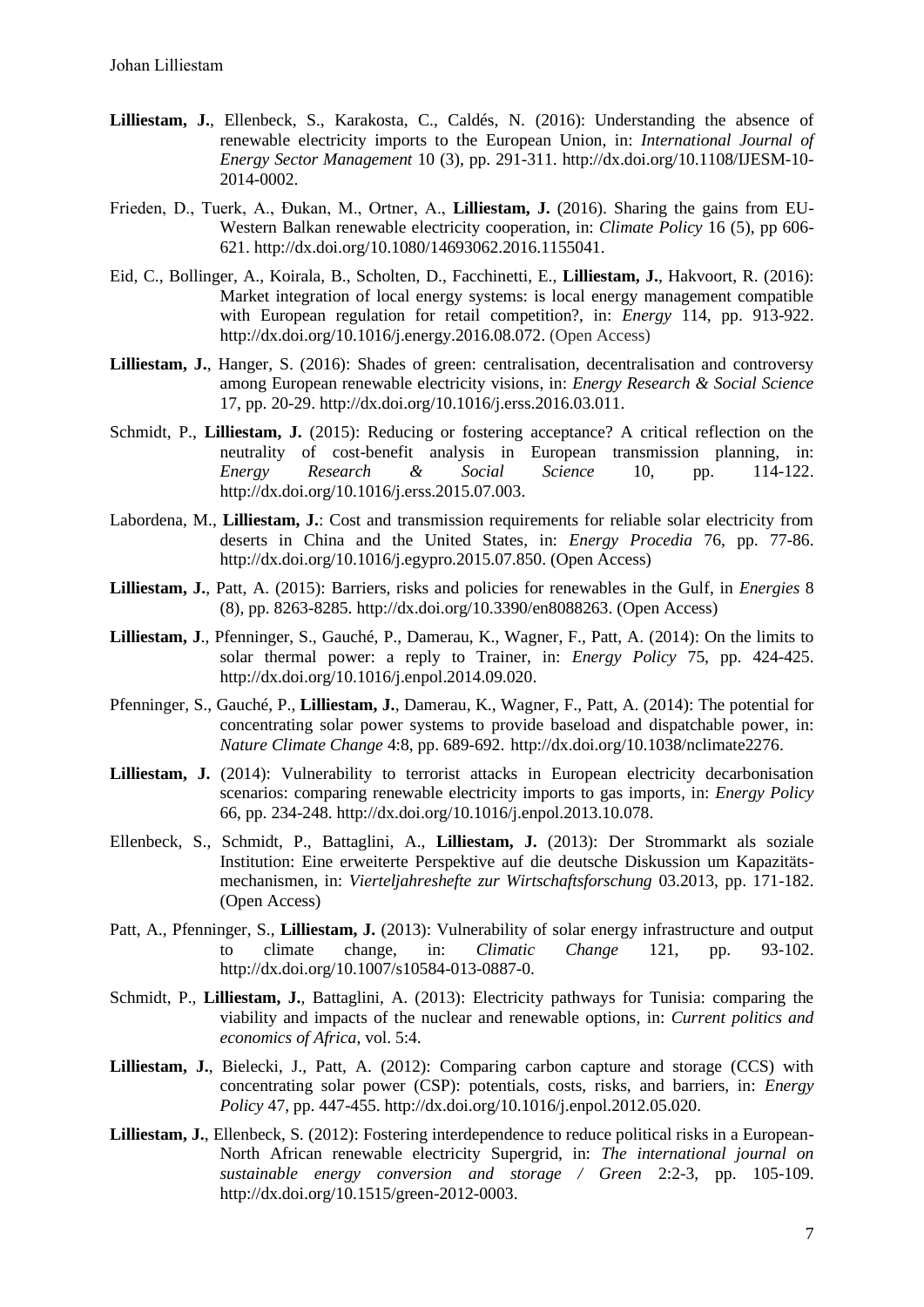- **Lilliestam, J.**, Battaglini, A., Finlay, C., Fürstenwerth, D., Patt, A., Schellekens, G., Schmidt, P. (2012): An alternative to a global climate deal may be unfolding before our eyes, in: *Climate and Development* 4:1, pp. 1-4. http://dx.doi.org/10.1080/17565529.2012.658273. (Open Access)
- Patt, A., Komendantova, N., Battaglini, A., **Lilliestam, J.** (2011): Regional integration to support full renewable power deployment for Europe by 2050, in: *Environmental Politics* 20 (5), pp.727-742. http://dx.doi.org/10.1080/09644016.2011.608537.
- **Lilliestam, J.**, Ellenbeck, S. (2011): Energy security and renewable electricity trade will Desertec make Europe vulnerable to the "energy weapon"?, in: *Energy Policy* 39, pp. 3380- 3391. http://dx.doi.org/10.1016/j.enpol.2011.03.035.
- Förster, H., **Lilliestam. J.** (2011): Modeling thermoelectric power generation in view of climate change: A reply, in: *Regional environmental change* 11, pp. 211-212. http://dx.doi.org/10.1007/s10113-010-0117-5.
- Williges, K., **Lilliestam, J.**, Patt, A. (2010): Making concentrated solar power competitive with coal: the costs of a European feed-in tariff, in: *Energy Policy* 38, pp. 3089-3097. http://dx.doi.org/10.1016/j.enpol.2010.01.049
- Förster, H., **Lilliestam, J.** (2010): Modeling thermoelectric power generation in view of climate change, in: *Regional environmental change* 10, pp. 327-338. http://dx.doi.org/10.1007/s10113-009-0104-x.
- Battaglini, A, **Lilliestam, J.**, Haas, A., Patt, A. (2009): Development of SuperSmart Grids for a more efficient utilisation of electricity from renewable sources, in: *Journal of cleaner production* 17 (10), pp. 911-918. http://dx.doi.org/10.1016/j.jclepro.2009.02.006.

#### **Open datasets**

- **Lilliestam, J.**, Thonig, R., Gilmanova, A., Zang, C. (2021), *CSP.guru*. Data version: July 2021. Open dataset. Project data for all concentrating solar power stations currently operational or under construction. Johan Lilliestam, IASS Potsdam. http://doi.org/10.5281/zenodo.5094290.
- **Lilliestam, J.**, Thonig, R., Gilmanova, A., Zang, C. (2021), *CSP.guru*. Data version: January 2021. Open dataset. Project data for all concentrating solar power stations currently operational or under construction. Johan Lilliestam, IASS Potsdam. http://doi.org/10.5281/zenodo.4613099.
- Thonig, R., **Lilliestam, J.**, Gilmanova, A., Zang, C. (2020), *CSP.guru*. Data version: November 2020. Open dataset. Project data for all concentrating solar power stations currently operational or under construction. Johan Lilliestam, IASS Potsdam. http://doi.org/10.5281/zenodo.4297966.
- Thonig, R., **Lilliestam, J.**, Gilmanova, A., Zang, C. (2020), *CSP.guru*. Data version: January 2020. Open dataset. Project data for all concentrating solar power stations currently operational or under construction. Johan Lilliestam, IASS Potsdam. http://doi.org/10.5281/zenodo.3909229.
- **Lilliestam, J.,** Thonig, R. (2019), *CSP.guru*. Data version: January 2019. Open dataset. Project data for all concentrating solar power stations currently operational or under construction. Johan Lilliestam, IASS Potsdam. http://doi.org/10.5281/zenodo.3466625.
- Hafner, S., **Lilliestam, J.** (2019). *The global renewable power support database*. Open dataset. Policy data on renewable power support schemes in all countries, 1990-2016. Sarah Hafner, Johan Lilliestam, IASS Potsdam. https://www.doi.org/10.5281/zenodo.3371375.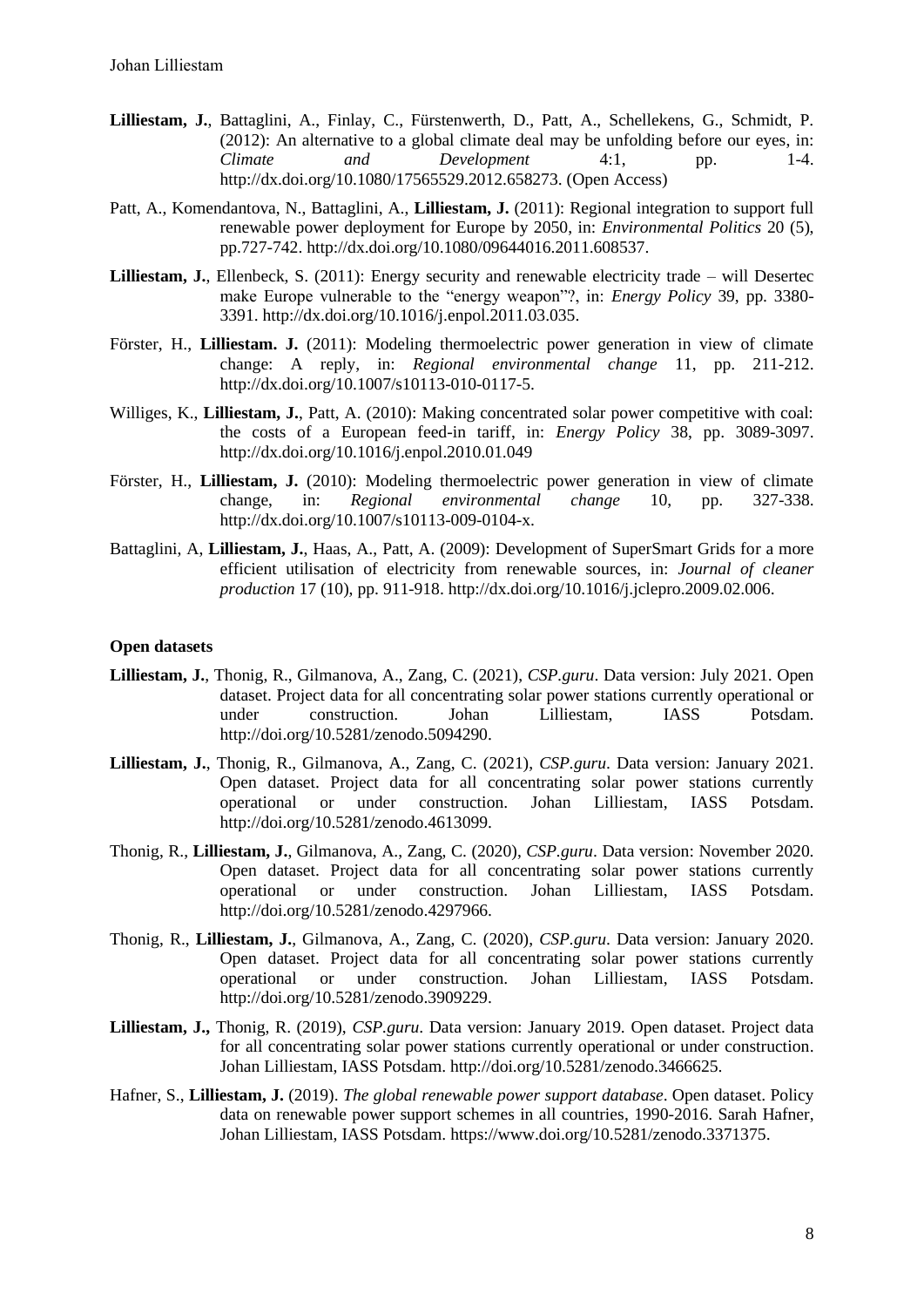- **Lilliestam, J.,** Labordena, M., Ollier, L., Pfenninger, S**.** (2018), *CSP.guru.* Data version: May 2018. Open dataset. Project data for all concentrating solar power stations currently operational or under construction. Johan Lilliestam, ETH Zürich. http://doi.org/10.5281/zenodo.1342716.
- **Lilliestam, J.**, Labordena, M., Pfenninger, S. (2017**)**, *CSP.guru.* Data version: August 2016. Open dataset. Project data for all concentrating solar power stations currently operational or under construction. Johan Lilliestam, ETH Zürich. http://doi.org/10.5281/zenodo.1318152.

#### **Peer-reviewed publications currently in review**

- Kleanthis, N., Stavrakas, V., Ceglarz, A., Süsser, D., Schibline, A., **Lilliestam, J.**, Flamos, A.: Stakeholder perspectives on the critical issues and challenges of the European to climate neutrality in different geographical contexts. Submitted to *Energy Research & Social Science* in January 2022.
- **Lilliestam, J.,** Patt, A., Bersalli, G.: The observed effects of carbon pricing on zero-carbon investments, innovation, and emission reductions. A response to van den Bergh and Savin (2021). Submitted to *Environmental and Resource Economics* in December 2021, revised in March 2022.
- Tàbara, J.D., Mangalagiu, D., Frantal, B., Mey, F., Maier, R., **Lilliestam, J.,** Sarrica, M., Mandel, A., Lieu, J., Cottone, P., Veland, S., Martínez-Reyes, A.: Towards transformative emergence. Research challenges for enabling social-ecological tipping points toward regional sustainability transformations. Submitted to *Current Opinion in Sustainability* in March 2022.
- Chatterjee, S., Stavrakas, V., Orggioni, D., Süsser, D., Staffell, I., Molnar, G., **Lilliestam, J.,** Flamos, A., Ürge-Vorsatz, D.: Existing tools, user needs and required model adjustments for energy demand modelling of a carbon-neutral Europe. Submitted *to Energy Research & Social Science* in December 2021.

#### **Books, book chapters, reports, non-peer-reviewed articles**

- Quitzow, R., Bersalli, G., Prontera, A., **Lilliestam, J.** (2022, in press): Green recovery: catalyst for an enhanced role of the EU in climate and energy policy? Book chapter in: Rayner, T., Mertens, D., Thiemann, M., Szulecki, K.: *Handbook of EU climate policy*, Routledge.
- Mey, F., **Lilliestam, J.** (2022, in press): Tipping points in transitions of socio-economic systems. Book chapter in: Velez Cuaratas, G. et al: *Tipping metrics*. University of Antioquia.
- Süsser, D., Pickering, B., Chatterjee, S., Oreggioni, G., Stavrakas, V., Lilliestam, J. (2021): *Integration of socio-technological transition constraints into energy demand and system models*. Deliverable 2.5, Sustainable Energy Transitions Laboratory (SENTINEL) project, Institute for Advanced Sustainability Studies (IASS), Potsdam. Doi: https://doi*.*org/10.48481/iass.2021.030.
- Süsser, D., al Rakouki, H., **Lilliestam, J.** (2021): *The QTIDIAN modelling toolbox – quantification of social drivers and constraints of the diffusion of energy technologies.* Deliverable 2.3. Sustainable Energy Transitions Laboratory (SENTINEL) project, Institute for Advanced Sustainability Studies (IASS), Potsdam. https://doi*.*org/10.48481/iass.2021.015. Data available at: http://doi.org/10.5281/zenodo.5834010.
- Sierro, F., Ejderyan, O., Blumer, Y., **Lilliestam, J.** (2021): Erfolgreiche partizipative Projektentwicklung findet auf unterschiedlichen Ebenen der Zusammenarbeit statt, in:*, Wasser, Energie, Luft* 113 (2), pp. 106-109.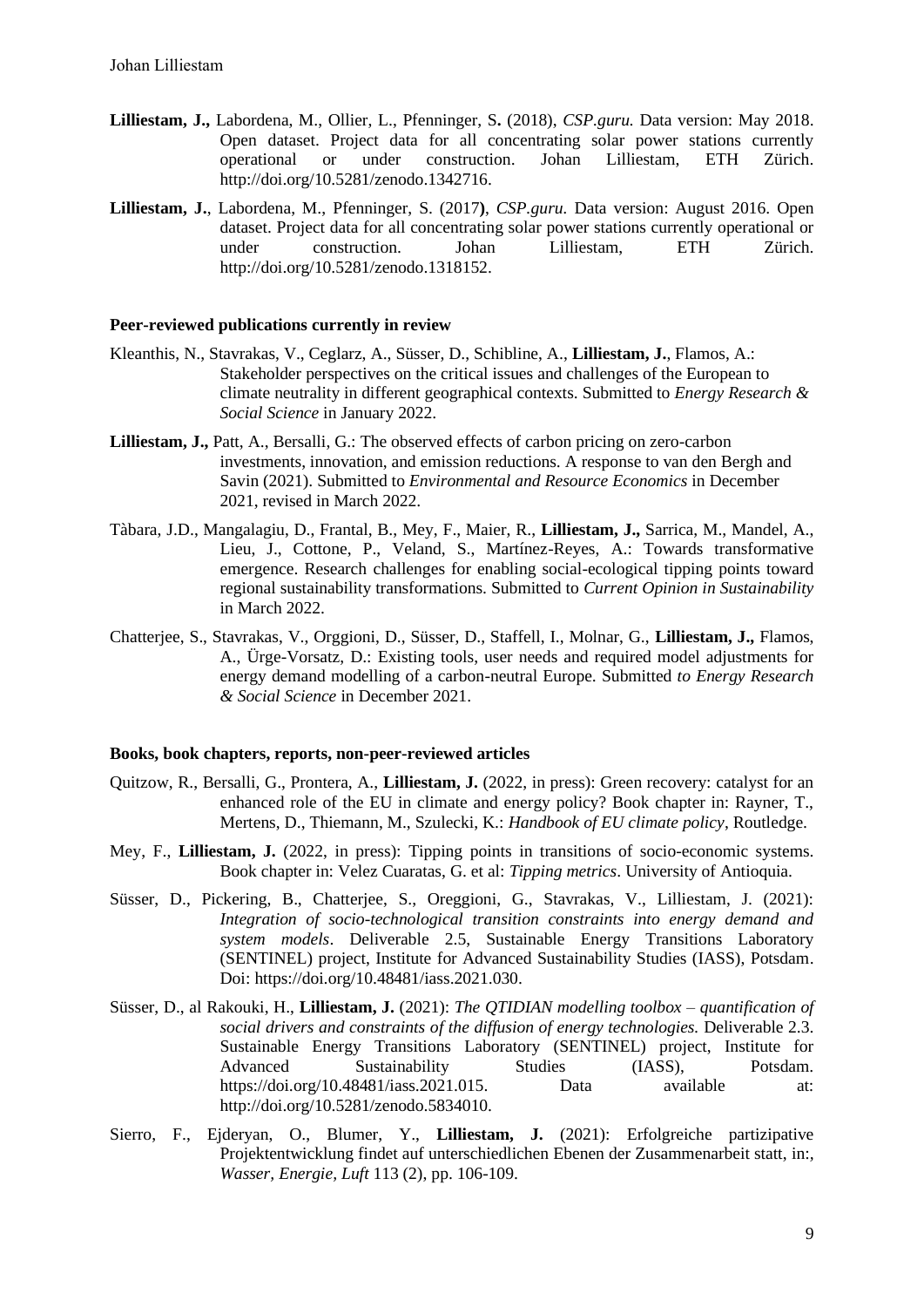- Stavrakas, V., Ceglarz, A., Kleanthis, N., Giannakidis, G., Schibline, A., Süsser, D., **Lilliestam, J.,**  Flamos, A. (2021). *Case specification and scheduling.* Deliverable 7.1. Sustainable Energy Transitions Laboratory (SENTINEL) project, University of Piraeus Research Center (UPRC), Piraeus. https://doi.org/10.5281/zenodo.4699518.
- Escribano, G., Lázaro, L., Bersalli, G., **Lilliestam, J.** (2021): *MUSTEC Policy Brief: Geopolitics and energy security of CSP deployment for domestic use and intra-European trade in the time of COVID-19.* MUSTEC Policy Brief 4, Real Instituto Elcano, Institute for Advanced Sustainability Studies (IASS), Madrid, Potsdam.
- Madrid-López, C., Süsser, D., Stavrakas, V., **Lilliestam, J.,** Flamos, A., Talens-Peiró, L., Martin, N. (2021): *Model development to match ENVIRO, QTIDIAN and ATOM to user needs.*  Deliverable 2.4, Sustainable Energy Transitions Laboratory project (SENTINEL), Autonomous University of Barcelona, Barcelona. doi: https://zenodo.org/record/4912687.
- Tröndle, T., Pfenninger, S., **Lilliestam, J.** (2021): *The possibility for renewable electricity autarky in Europe*, in: Kemper, T., Melchiorri, M., Carneiro Freire, S., Ehrlich, D. (Eds.): Atlas of the human planet 2020 – open geoinformation for research, policy, and action, EUR20516EN, European Commission DG Joint Research Centre, Luxembourg, pp. 99-100. https://doi*.*org/10.2760/16432.
- Gaschnig, H., Süsser, D., Ceglarz, A., Stavrakas, V., Giannakidis, G., Flamos, A., Sander, A., **Lilliestam, J.** (2020): *User needs for an energy system modeling platform for the European energy transition*. Deliverable 1.2, Sustainable Energy Transitions Laboratory project (SENTINEL), Institute for Advanced Sustainability Studies (IASS), Potsdam. https://doi.org/10.48481/iass.2020.059.
- von Wirth, T., Loorbach, D., Wagner, A., Koretskaya, O., Wade, R., Krupnik, S., Rudek, T., Foulds, C., Adem, C., Akerboom, S., Batel, S., Caspar Rabitz, F., Certoma, C., Cherp, A., Chodkowska-Miszczuk, J., Denac, M., Dokupilová, D., Dotterud Leiren, M., Frolova Ignatieva, M., Gabaldón-Estevan, D., Horta, A., Karnøe, P., **Lilliestam, J.**, Markard, J., Mišik, M., Mühlemeier, S., Nemoz, S., Nilsson, M., Osička, J., Papamikrouli, L., Pellizioni, L., Sareen, S., Sarrica, M., Seyfang, G., Smith Stegen, K., Sovacool, B., Telesiene, A., and Zapletalova, V. (2020): 100 social sciences and humanities priority research questions for renewable energy in Horizon Europe. Energy-SHIFTS, Cambridge.
- Mey, F., **Lilliestam, J.** (2020): *Policy and governance perspectives on tipping points*, Deliverable 3.1 TIPPING<sup>+</sup> project, Institute for Advanced Sustainability Studies (IASS), Potsdam.
- Süsser, D., Ceglarz, A., Gaschnig, H., Stavrakas, V., Giannakidis, G., Flamos, A., Sander, A., **Lilliestam, J**. (2020): *The use of energy modelling for policymaking in the EU*, Deliverable 1.1 SENTINEL project, Institute for Advanced Sustainability Studies (IASS), Potsdam. https://doi.org/10.48481/iass.2020.058.
- Lázaro, L., Escribano, G., Bersalli, G., **Lilliestam, J.** (2020): *Geopolitics and energy security of CSP deployment for domestic use and intra-European trade*. Deliverable 9.2, MUSTEC project. Elcano Royal Institute and Institute for Advanced Sustainability Studies, Madrid and Potsdam.
- Resch, G., Schöniger, F., Kleinschmitt, C., Franke, K., Sensfuss, F., Thonig, R., **Lilliestam, J.** (2020): *Database: Market uptake of concentrating solar power in Europe: model-based analysis of drivers and policy trade-offs*. Deliverable 8.3, MUSTEC project, Technical University Vienna, Vienna.
- Resch, G., Schöniger, F., Kleinschmitt, C., Franke, K., Sensfuss, F., Thonig, R., **Lilliestam, J.** (2020): *Market uptake of concentrating solar power in Europe: model-based analysis of drivers and policy trade-offs*. Deliverable 8.2, MUSTEC project, Technical University Vienna, Vienna.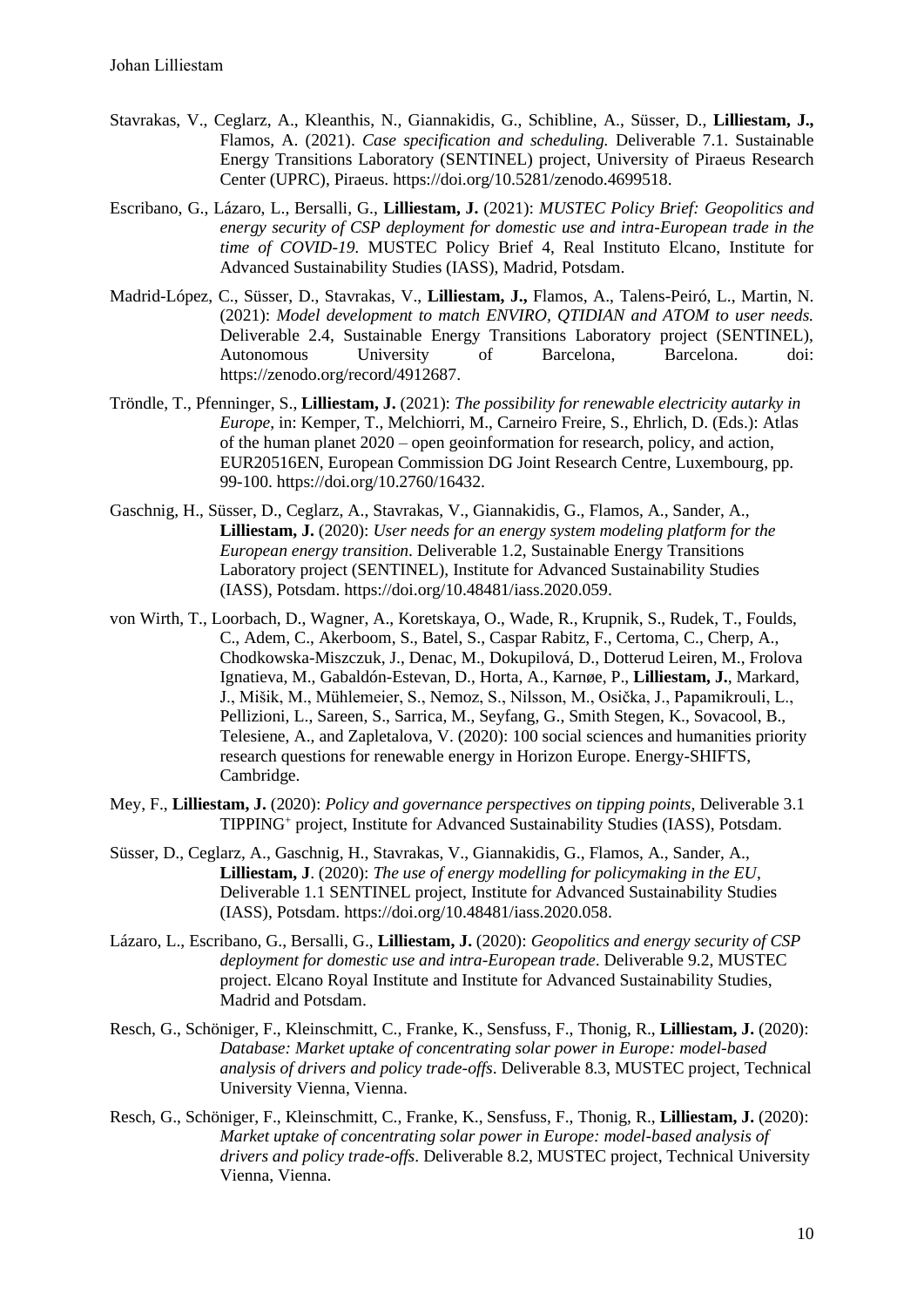- Caldés, N., Lechón, Y., Rodríguez, I., del Río, P., Kiefer, C., **Lilliestam, J.** (2020): *Obstacles for the CSP cooperation mechanisms: lessons learned from the past*. MUSTEC working paper, MUSTEC project, CIEMAT, Madrid.
- Martin, N., Madrid López, C., Talens Peiró, L., Gaschnig, H., Süsser, D., **Lilliestam, J**. (2020): *Observed trends and modelling paradigms on the social and environmental aspects of the energy transition*. Deliverable 2.1 SENTINEL project, Autonomous University of Barcelona, Barcelona. https://doi.org/10.5281/zenodo.4917183.
- Schöniger, F., Resch, G., Kleinschmitt, C., Franke, K., Sensfuss, F., **Lilliestam, J.,** Thonig, R. (2020): *Pivotal decisions and key factors for robust CSP strategies*. Deliverable 7.4 MUSTEC project. TU Wien, Vienna.
- Jing, Z., Wang, Z., **Lilliestam, J.,** Gilmanova, A. (2020): *Strategic positioning of solar thermal power generation* (国家太阳能光热产业技术创新战略联盟共性技术开放课题 《太阳能热发电的战略定位》), China Solar Thermal Alliance, Beijing. (confidential report for the Chinese government).
- Tröndle, T., Süsser, D., **Lilliestam, J.** (2019): Ohne Windenergie keine Energiewende, IASS Discussion paper, Institut für transformative Nachhaltigkeitsforschung (IASS), Potsdam. www.doi.org/10.2312/iass.2019.052.
- **Lilliestam, J.**, Ollier, L., Thonig, R., Lechón, Y., del Río, P., Kiefer, C., Escribano, G., Lázaro Touza, L. (2019): *Updated policy pathways for the energy transition in Europe and selected European countries*. Deliverable 7.3 MUSTEC project, Institute for Advanced Sustainability Studies (IASS), Potsdam.
- Renn, O., Becker, S., Gaschnig, H., Götting, K., **Lilliestam, J**., Schäuble, D., Setton, D. (2019): *Carbon pricing for a socially just energy transition*, IASS Policy Brief, Institute for Advanced Sustainability Studies (IASS), Potsdam. www.doi.org/10.2312/iass.2019.058.
- Renn, O., Becker, S., Gaschnig, H., Götting, K., **Lilliestam, J**., Schäuble, D., Setton, D. (2019): *CO2- Bepreisung für eine sozial gerechte Energiewende*, IASS Policy Brief, Institut für transformative Nachhaltigkeitsforschung (IASS), Potsdam. https://doi.org/10.2312/iass.2019.028.
- Caldés, N., Escribano, G. Lázaro-Touza, L., Lechón, Y., Kiefer, C., del Río, P., Thonig, R., **Lilliestam, J.** (2019): *Policy pathways for Spain's energy transition*, Elcano Royal Institute, Madrid.
- **Lilliestam, J.**, Thonig, R., Späth, L., Caldés, N., Lechón, Y., del Río, P., Kiefer, C., Escribano, G., Lázaro Touza, L. (2019): *Policy pathways for the energy transition in Europe and selected European countries*. Deliverable 7.2, MUSTEC project, Deliverable 1, SCCER JA IDEA project, ETH Zürich, Zürich.
- **Lilliestam, J.** (2018): *Whither CSP? Taking stock of a decade of concentrating solar power expansion – costs, technology performance, and industry outlook*. Deliverable 4.2, MUSTEC project, ETH Zürich, Zürich.
- **Lilliestam, J.,** Thonig, R., Boie, I., Caldés, N., Geipel, J., Ragwitz, M., Resch, G., Totschnig, G. (2018): *Mapping the policy variables affecting the potential role of concentrating solar power in the European Union.* Deliverable 7.1, MUSTEC project, ETH Zürich, Zürich.
- Caldés, N., de la Rua, C., Lechón, Y., Rodríguez, I., Trieb, F., Frieden, D., Tuerk, A., Frühmann, C., Ortner, A., Welisch, M., Resch, G., Totschnig, G., Veum, K., Uslu, A., Kraan, C., Menichetti, E., Elgharras, A., Karakosta, C., Marinakis, V., Papapostolou, A., Beneking, A., Ellenbeck, S., **Lilliestam, J.**, Pasicko, R., Kordic, Z. (2015): *BETTER summary report*, BETTER project, CIEMAT, Madrid.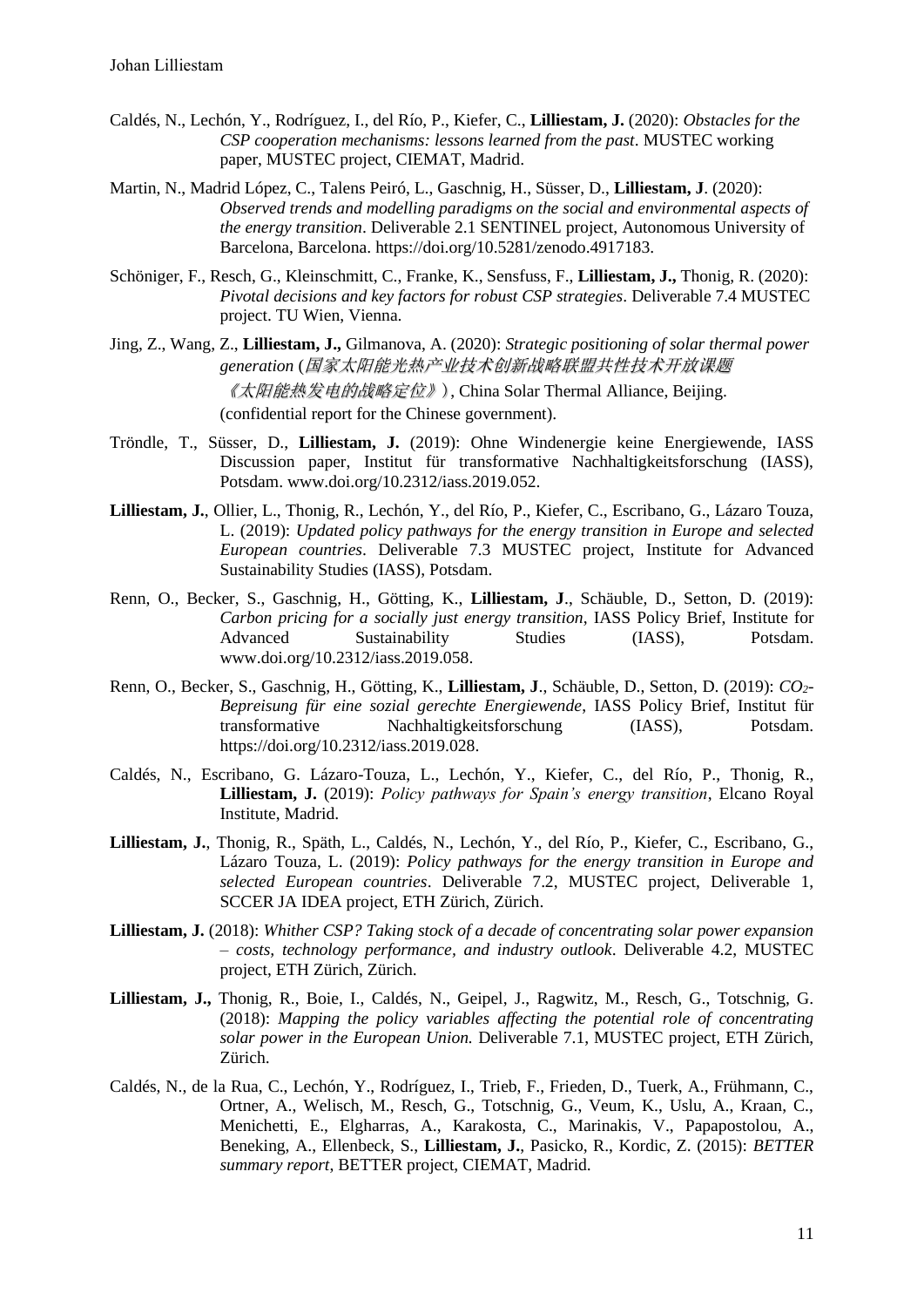- Veum, K., Uslu, A., Kraan, C., Caldes, N., de la Rua, C., Trieb, F., Frieden, D., Tuerk, A., Frühmann, C., Karakosta, C., Menichetti, E., Beneking, A., Ellenbeck, S., **Lilliestam, J.,** Ortner, A., Welisch, M., Resch, G., Totschnig, G. (2015): *BETTER Roadmap*, BETTER project, Energy Centre of the Netherlands (ECN), Petten.
- Trieb, F., Hess, D., Kern, J., Fichter, T., Moser, M., Pfenning, U., Caldez, N., de la Rua, C., Türk, A., Frieden, D., el Gharras, A., Cottret, N., Beneking, A., Ellenbeck, S., **Lilliestam, J.** (2015): *Bringing Europe and third countries closer together through renewable energies: North Africa case study*, BETTER project, German Aerospace Centre (DLR), Stuttgart.
- Frieden, D., Tuerk, A., Dukan, M., Ortner, A., **Lilliestam, J**. (2015): *Transnational renewable electricity cooperation: What's in it for the host country?* Conference paper for "The 2020 strategy experience: lessons for regional cooperation, EU governance and investment", German Institute for Economic Research (DIW), Berlin, Germany, 17 June 2015.
- Blumer, Y., **Lilliestam, J**., Moser, C., Seidl, R. (2014): Eine Frage der Perspektive: Energiesicherheit in der Debatte um die Schweizer Energiezukunft, in: *Bulletin Fachzeitschrift von Electrosuisse und VSE*, issue 10 2014, pp. 9-12 (http://www.bulletinonline.ch/uploads/media/09-12\_1410\_blumer.pdf).
- **Lilliestam, J.,** Blumer, Y., Geddes, A., Labordena, M., Späth, L., van Vliet, O. (2014): More than costs: on the fit between solar and renewable electricity policy motivations and energy system models, in: Bailey, S. (Ed.): *Solar Power: Technologies, Environmental Impacts and Future Prospects*, Nova Science Publishers, Hauppage, pp. 23-56.
- Caldés, N., Rodriguez, I., de la Rúa, C., López-Dóriga, I., **Lilliestam, J.** (2013): *Indicators and methodologies to assess key issues for the implementation of the cooperation mechanisms*, Deliverable 2.5 BETTER project.
- **Lilliestam, J.** (2013): *Energy security and renewable electricity imports: the case of a Supergrid connecting Europe, North Africa and the Middle East.* Doctoral dissertation, Central European University, Budapest.
- Ellenbeck, S., **Lilliestam, J.**, Battaglini, A., Cottret, N., El Gharras, A., Abaach, H. (2013): *Energy Policy, Targets, Present Discussions and Barriers in RE deployment in Morocco, Algeria, Tunisia, Libya and Egypt*, Deliverable 3.1 BETTER project.
- Schmidt, P., Battaglini, A., **Lilliestam, J**. (2013): *Climate services for the renewable energy sector*, Deliverable 7.4 CLIMRUN project (confidential).
- **Lilliestam, J**., Patt, A. (2013): *Energy security in scenarios for Europe's future electricity suppl*y, Smart Energy for Europe Platform (SEFEP), Berlin.
- Patt, A., Komendantova, N., Battaglini, A., **Lilliestam, J**. (2012): Regional integration to support full renewable power deployment for Europe by 2050, in: Vanderheiden, S. (Ed.): *The politics of energy: challenges for a sustainable future*, Taylor and Francis, London, pp. 121-136.
- Ellenbeck, S., **Lilliestam, J.**, Battaglini, A. (2012): *Parameters for implementation of the 4th cooperation mechanism for imports of renewable electricity to the EU from third countries.* Deliverable 2.4 BETTER project.
- Schmidt, P., **Lilliestam, J.**, Fürstenwerth, D., Battaglini, A. (2012): Electricity for growth and jobs in Tunisia: exploring the nuclear and renewable electricity options, in: Pusatieri, M., Cannamela, J. (Eds.): *Tunisia: Economic, political and social issues*, Nova Science Publishers, Hauppage, pp.31-62.
- **Lilliestam, J.**, Patt, A. (2012): *Conceptualising energy security in the European context: A policyperspective bottom-up approach to the cases of the EU, the UK and Sweden*. SEFEP Working Paper 2012-4, Smart Energy for Europe Platform (SEFEP), Berlin.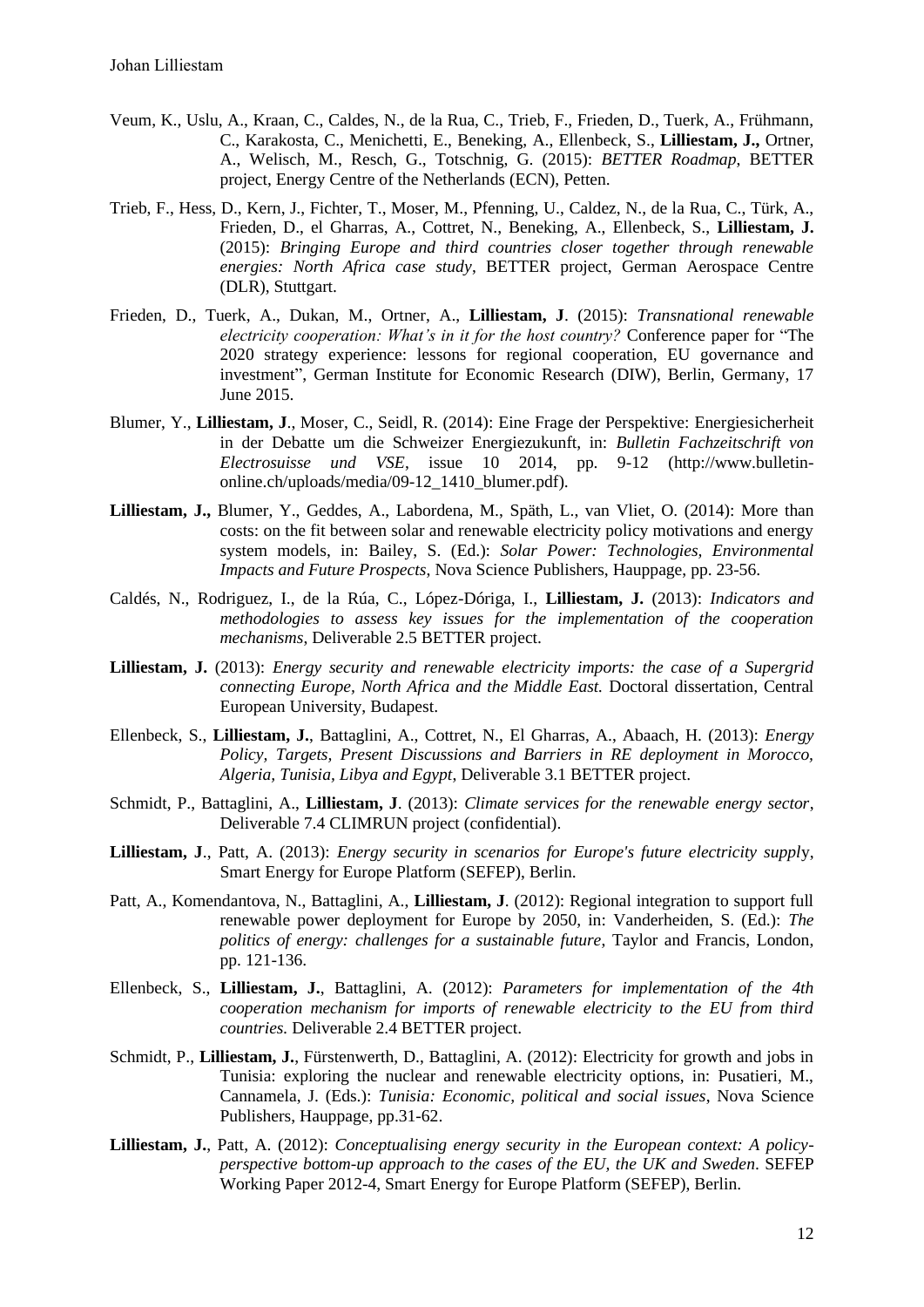- Battaglini, A., **Lilliestam, J.** (2011): *Zur Governance des Übertragungsnetzes*, Schriften zur Ökologie, Band 16, Heinrich-Böll-Stiftung, Berlin.
- Schellekens, G., Battaglini, A., Fürstenwerth, D., **Lilliestam, J.**, Patt, A., Schmidt, P. (2011): *Moving towards 100% renewable electricity in Europe and North Africa by 2050*, PriceWaterhouseCoopers, London.
- Battaglini, A. & **Lilliestam, J.** (2010): *On transmission grid governance*, Heinrich Böll Foundation, Berlin.
- Reid, G., **Lilliestam, J.**, Battaglini, A., Mitchell, C., Patt, A., Schellekens, G.: *A Global Renewables Investment Plan*, Conference paper for The Delhi international renewable energy conference (DIREC), New Delhi, India, 26-29 October 2010.
- Schellekens, G., Battaglini, A., **Lilliestam, J.**, McDonnell, J., Patt, A. (2010): *100% renewable electricity - A roadmap to 2050 for Europe and North Africa*, PriceWaterhouseCoopers, London.
- Battaglini, A. & **Lilliestam, J.** (2010): Das SuperSmart Grid die Möglichkeit für 100 Prozent Erneuerbare Energie, in: Stiftung Brandenburger Tor (Ed.): *Energie gleich Arbeit. Nachdenken über unseren Umgang mit Energie*, Stiftung Brandenburger Tor, Berlin.
- Patt, A., Pfenninger, S., **Lilliestam, J.** (2010): *Vulnerability of solar energy infrastructure and output to extreme events: climate change implications*, Conference paper for "Vulnerability of energy systems to climate change and extreme events", ICTP/IAEA, Trieste, Italy, 22 April 2010.
- Held, A., Strepp, R., Patt, A., Pfenninger, S., **Lilliestam, J.** (2010): *Report including literature review on impact of global warming on supply and demand of energy in EU*. Deliverable D8.1, RESPONSES FP7 project, Fraunhofer Institute for Systems and Innovation Research (ISI), International Institute for Applied Systems Analysis (IIASA), Karlsruhe, Laxenburg.
- Battaglini, A., **Lilliestam, J.**, Knies, G. (2010): SuperSmart Grid paving the way for a completely renewable electricity system, in: Schellnhuber, H-J. et al. (Ed.): *Global sustainability – A Nobel cause*, Cambridge University Press, Cambridge, pp. 289-305.
- Battaglini, A., **Lilliestam, J.** (2008): A SuperSmart Grid for climate and energy security in Europe and beyond, in: Battaglini, A., Ruiz de Elvira, A., Welp, M. (Eds.): *Global investments for climate and energy security – a cross-sector perspective*, European Climate Forum, Potsdam, pp. 33-35.
- Patt, A., Battaglini, A., Komendantova, N., **Lilliestam, J.** (2008): *Linking North Africa's renewable energy resources to Europe: Policy challenges*, Background paper for *Linking the MENA region's renewable resources to Europe: scientific workshop to advance policy-relevant knowledge*, International Institute for Applied Systems Analysis (IIASA), Laxenburg.
- Battaglini, A., **Lilliestam, J.**, Bals, C., Haas, A. (2008): *The SuperSmart Grid*, Germanwatch, Bonn. Working paper for the Tällberg forum 2008.
- Jochem, E., Jaeger, C., Battaglini, A., Bradke, H., Cremer, C., Eichhammer, W., Förster, H., Haas, A., Henning, E., Idrissova, F., Kasper, B., Köhler, J., Köwener, D., Krause, J., Lass, W., **Lilliestam, J.**, Mannsbart, W., Müller, M., Meissner, F., Pflüger, B., Radgen, P., Ragwitz, M., Rauschen, M., Reitze, F., Riffeser, L., Saure, K., Schade, W., Sensfuss, F., Toro, F., Walz, R., Wietschel, M. (2008): *Investitionen für ein klimafreundliches Deutschland,* Commissioned by the German Federal Ministry for the Environment (BMU), Potsdam-Institut für Klimafolgenforschung, Fraunhofer-Institute für Systemund Innovationsforschung, Potsdam, Karlsruhe.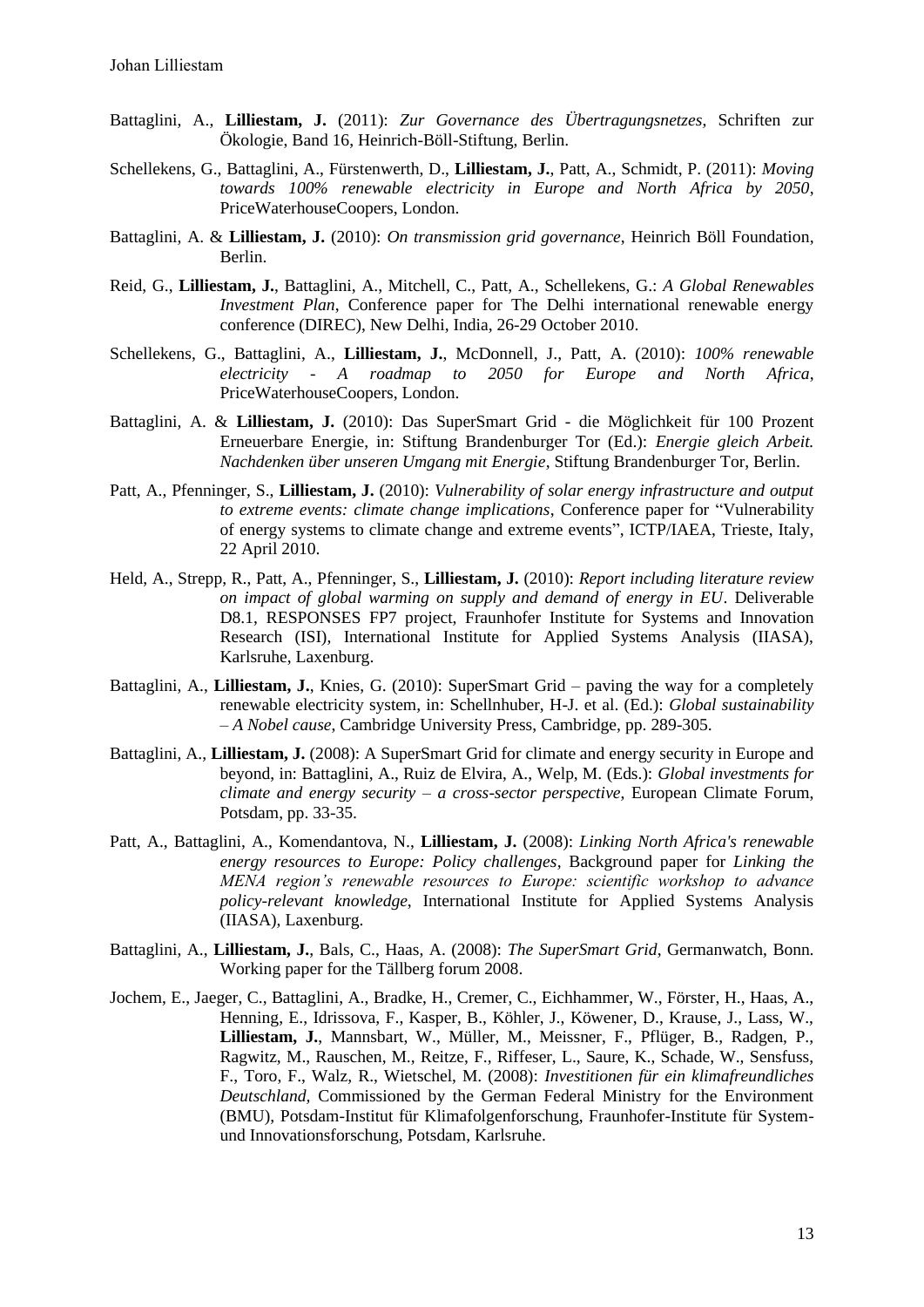# EXTERNALLY FUNDED RESEARCH PROJECTS

I have lead-authored or contributed WPs to **15 successful competitive research project proposals**, all of which were successfully finished or are currently ongoing. In total, these projects have generated **€4.1 million** for my institutions.

#### **Ongoing third-party funded research projects**

- **Aug.17-Jan.23 Principal investigator** of *TRIPOD* (*The transition to a renewable electricity system and its interactions with other policy aims*). Funded by the European Research Council. IASS budget €1,499,940.
- **May20-Apr.23 Work package leader** of *TIPPING+* (*Enabling positive tipping points towards cleanenergy transitions in coal and carbon intensive regions*). Funded by the European Commission (Horizon 2020). IASS budget €245,500. Total project budget €2,996,189.
- **Jun.19-May22 Work package leader** of *SENTINEL* (*The Sustainable Energy Transitions Laboratory*). Funded by the European Commission (Horizon 2020). IASS budget €421,875. Total project budget €4,898,340.

#### **Finished research projects**

- **Jan.20-Nov.21 Principal investigator** of *OpenCSP* (*Open data for commercial CSP projects*)*.* Funded by SolarPACES. IASS budget: €57,682 Total budget €98,932 (with Chinese Academy of Science (China), National Renewable Energy Laboratory (USA)).
- **Oct.17-Mar.21 Work package leader** of *MUSTEC* (*Market uptake of solar thermal electricity in Europe through cooperation*). Funded by the European Commission (Horizon 2020). IASS budget:  $\epsilon$ 262,875. Total project budget  $\epsilon$ 2,405,706.
- **Jan. 17-Dec. 21 Work package leader**, Policy scenarios for hydropower in Switzerland. WP4.3 of SCCER –SoE (*Swiss Competence Centre for Energy Research – Supply of Electricity*). Funded by the Federal Swiss Office of Energy. ETHZ budget CHF 240,000. Total budget CHF 4,000,000. (Involvement ended with move to IASS in April 2019, lead passed on to Anthony Patt)
- **Oct. 13-Oct. 16 Co-author** of *INSPIRE GRID* (*Improved and enhanced stakeholder participation in reinforcement of the electricity grid*). Funded by the European Commission (Horizon 2020). ETHZ Budget  $\epsilon$ 257,011; PIK (for which I wrote the WP proposal):  $\epsilon$ 439,724. Total project budget:  $\epsilon$  2.6 million.
- **May 12-Apr. 15 Work package leader** of *BETTER* (*Bringing Europe and third countries closer together through renewable energies*). Carried out at Potsdam Institute for Climate Impact Research (PIK). Funded by the European Commission, Intelligent Energy Europe. PIK budget:  $\epsilon$ 159,800. Total project budget:  $\epsilon$ 2,002,389. (Ended with move to ETH in December 2013)
- **Jan. 11-Mar. 13 First author** of the *Security of electricity supply project*. Carried out at PIK, International Institute for Applied Systems Analysis (IIASA). Funded by Smart energy for Europe platform (SEFEP). PIK budget: €54,700, IIASA budget €39,300.
- **Jan.-Dec. 11 Co-author** of the project *100% renewable electricity – Analysis of recent European policies' consistency with 2050 decarbonization* (follow-up on the Roadmap study). Carried out at PIK & IIASA. Funded by Smart energy for Europe platform (SEFEP). PIK budget:  $\epsilon$ 43,000.
- **Aug.-Nov. 10 Co-author** of *A global renewable energy investment plan (GRIP)*. Carried out at PIK. Funded by the German federal ministry for the environment. PIK budget:  $€50,000$ .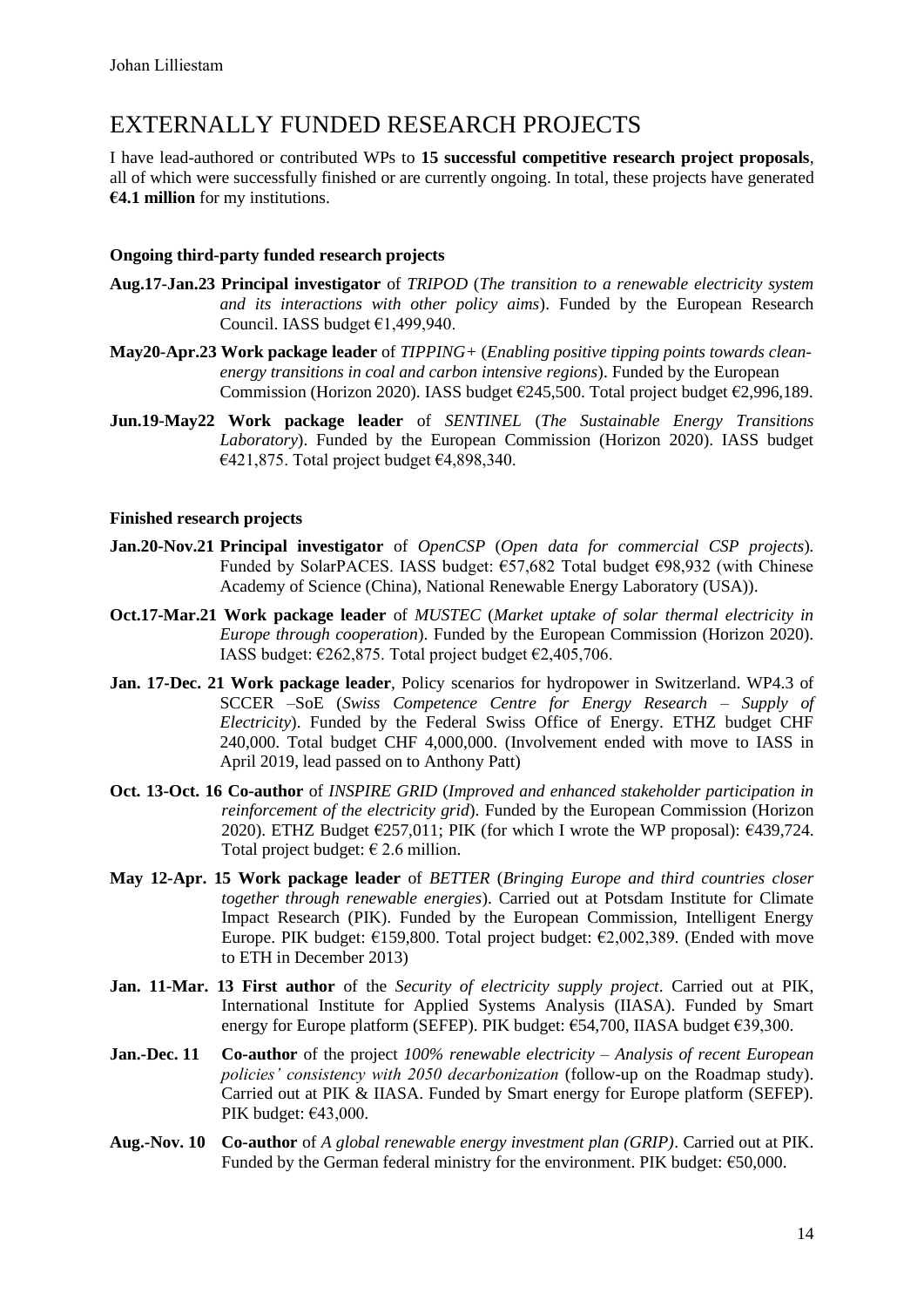- **Jan.-Dec. 10 Co-author** of *Roadmap for 100% renewable electricity in Europe and North Africa*. Carried out at PIK & IIASA. Funded by the European climate foundation (ECF). PIK & IIASA budget: €198,701.
- **Sept. 09-Dec. 10 Co-author** of the *SuperSmart Grid* project. Funded by the European climate foundation (ECF). PIK budget:  $€50,000$ .
- **Nov. 09 Organiser** of *Linking the MENA region's renewable resources to Europe: scientific workshop to advance policy-relevant knowledge*. Carried out at PIK. Funded by European Climate Foundation. Total budget:  $\epsilon$  49,880.
- **Sept. 08 Co-organiser** *German-Italian cooperation for the development of renewable energies in the Mediterranean*. Carried out at PIK. Funded by the Italian Embassy in Germany. PIK budget: €50,000.

#### **Participation in third-party funded projects**

- **Jan. 13-Dec. 18 Co-author** of *DESERTECTION* (*Social challenges of trans-Mediterranean renewable power cooperation)*. Carried out at ETH Zürich. Funded by the European Research Council. PI: Anthony Patt. ETHZ budget  $\epsilon$  1,470,698.
- **Mar. 11-Feb.14 Co-author** of *CLIM-RUN* ("*Climate local information in the Mediterranean region – responding to user needs*"), Funded by the European Commission (FP7). PIK budget:  $\epsilon$  224,600. (Involvement ended with move to ETH in December 2013). Proposal written by Antonella Battaglini.
- **Nov. 07-Dec. 09 Co-author** or *CIRCE* ("*Climate change and impact research: the Mediterranean environment*"). Funded by the European Commission (FP6). PIK budget  $\epsilon$  501,000. Proposal written by Antonella Battaglini.
- **Sept. 07-Sept. 08 Coordinating author** of *KLIMINVEST* ("*Investitionen für ein klimafreundliches Deutschland*"). Funded by the German federal ministry for the environment. Total budget:  $\epsilon$  641,303. Proposal written by Eberhard Jochem and Carlo Jaeger (PIs).

### **TEACHING**

- **2022.02.01 University of Potsdam,** Lecture series Introduction to climate, earth, water, sustainability. https://puls.unipotsdam.de/qisserver/rds?state=verpublish&status=init&vmfile=no&publishid=90560 &moduleCall=webInfo&publishConfFile=webInfo&publishSubDir=veranstaltung.
- **2021.11.03 Universidad Pontificia Boliviana & University of Potsdam,** Lecture series Societal Transformation Processes. *100% decarbonisation - policy and instruments.*  https://www.uni-potsdam.de/de/coilup/informationen-veranstaltungen/lecture-seriessocietal-transformation.
- **Oct.21-Feb. 22 University of Potsdam**. *Climate and energy transition policy.* 15 weeks x 2 hours, 6 ECTS. potsdam.de/qisserver/rds?state=verpublish&publishContainer=lectureContainer&publ ishid=89190.
- **April-July 21 University of Potsdam.** *Energy policy: instruments for deep decarbonisation.* 7x4 hours, 6 ECTS. Online seminar. https://puls.unipotsdam.de/qisserver/rds?state=verpublish&status=init&vmfile=no&publishid=86758 &moduleCall=webInfo&publishConfFile=webInfo&publishSubDir=veranstaltung.
- **2021.06.29 University of Potsdam.** Ringvorlesung zur Klimakrise. Vorlesung *Politik für ein CO2-neutrales Energiesystem*. https://www.unipotsdam.de/de/umweltportal/ringvorlesung-zur-klimakrise.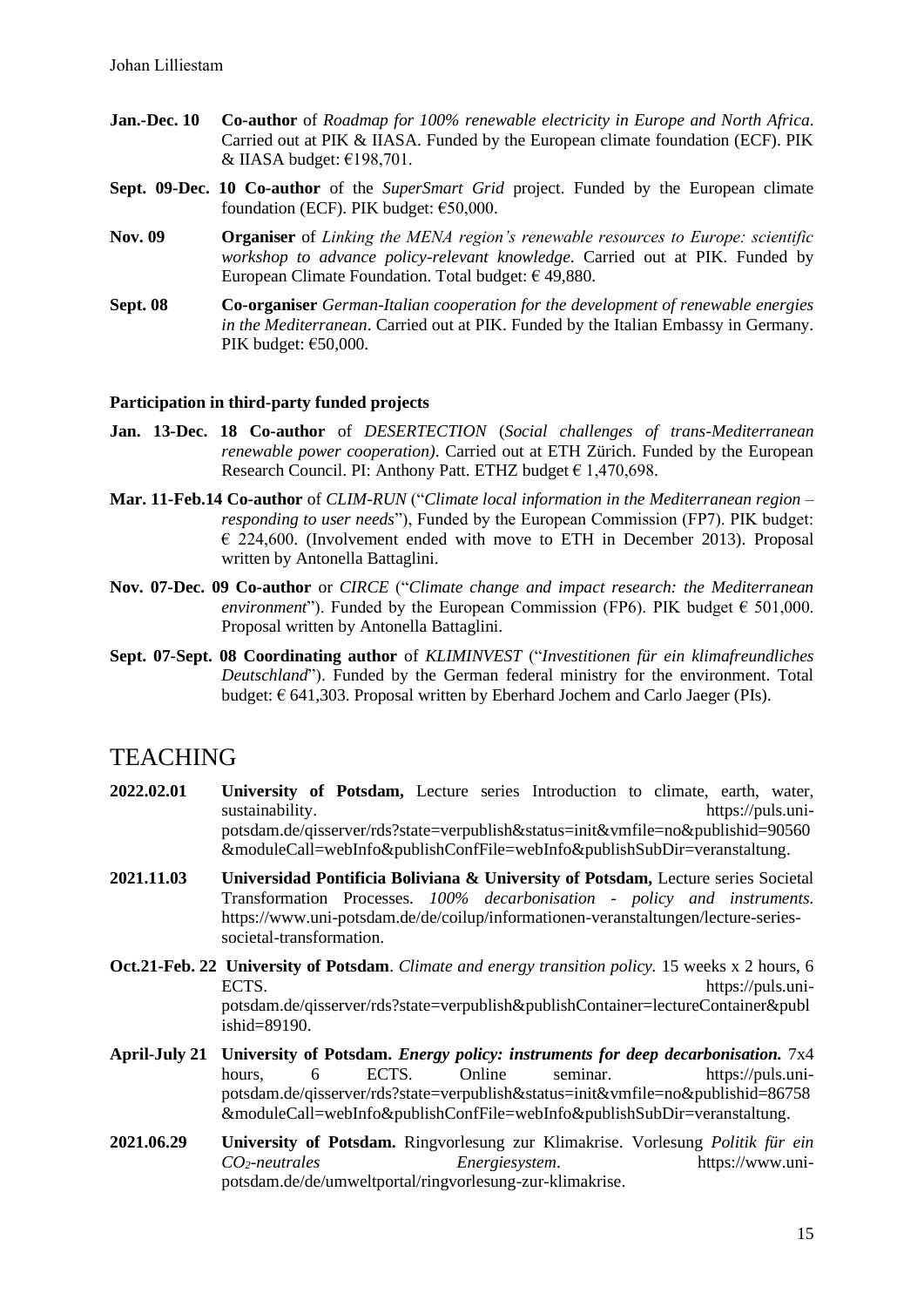- **Oct.20-Feb. 21 University of Potsdam**. *Climate and energy transition policy.* 13 weeks x 2 hours, 6 ECTS. Online seminar. https://puls.unipotsdam.de/qisserver/rds?state=verpublish&status=init&vmfile=no&moduleCall=web Info&publishConfFile=webInfo&publishSubDir=veranstaltung&veranstaltung.verans tid=83501.
- **2020.06.30 University of Potsdam.** Ringvorlesung zur Klimakrise. Vorlesung *Politik für ein CO2-neutrales Energiesystem*. https://puls.unipotsdam.de/qisserver/rds?state=verpublish&status=init&vmfile=no&publishid=81911 &moduleCall=webInfo&publishConfFile=webInfo&publishSubDir=veranstaltung.
- **April-July 20 University of Potsdam.** *Energy policy: instruments for deep decarbonisation.* 7x4 hours. 6 ECTS. Online seminar. https://puls.unipotsdam.de/qisserver/rds?state=verpublish&status=init&vmfile=no&publishid=79755 &moduleCall=webInfo&publishConfFile=webInfo&publishSubDir=veranstaltung.

**Oct.19-Feb. 20 University of Potsdam.** *Climate and energy transition policy.* 15 weeks x 2 hours, 6 ECTS. potsdam.de/qisserver/rds?state=verpublish&status=init&vmfile=no&publishid=78509 &moduleCall=webInfo&publishConfFile=webInfo&publishSubDir=veranstaltung&la nguage=en.

- **Sep.-Dec. 18 ETH, Zürich.** *Environmental sciences Master course: Climate Policy***.** Theoretical foundations and differing perspectives on climate change mitigation policy. 14 weeks x 3 hours, 6 ECTS. http://www.vvz.ethz.ch/lerneinheitPre.do?semkez=2018W&lerneinheitId=124201&la ng=en. With Anthony Patt.
- **2018.06.14 University of Konstanz, Germany,** *Master course: Controversial and critical views on global environmental issues*, Zukunftskolleg. Lecture: *Climate policies that might actually work*.
- **Feb.-June 18 ETH, Zürich.** *Environmental sciences Bachelor course: Praktikum Anthroposphäre***.** Energy scenario building and multi-criteria analysis in stakeholder workshops. 14 weeks x 14 hours, 7 ECTS. http://www.vvz.ethz.ch/lerneinheitPre.do?semkez=2017S&lerneinheitId=112847&lan g=de. With Oscar van Vliet (course leader), Pius Krütli and Leonhard Späth.
- **2017.11.16 University of Konstanz, Germany, Master course:** *Controversial and critical views on global environmental issues*, Zukunftskolleg. Lecture: *Climate policies that might actually work*.
- **Sep.-Dec. 17 ETH, Zürich.** *Environmental sciences Master course: Climate Policy***.** Theoretical foundations and differing perspectives on climate change mitigation policy. 14 weeks x 3 lectures, 6 ECTS. http://www.vvz.ethz.ch/Vorlesungsverzeichnis/lerneinheitPre.do?semkez=2017W&an sicht=ALLE&lerneinheitId=118739&lang=en With Anthony Patt.
- **Feb.-June 17 ETH, Zürich, Course leader.** *Environmental sciences Bachelor course: Praktikum Anthroposphäre***.** Energy scenario building and multi-criteria analysis in stakeholder workshops. **14 weeks x 14 hours**, 7 ECTS. http://www.vvz.ethz.ch/lerneinheitPre.do?semkez=2017S&lerneinheitId=112847&lan g=de. With Oscar van Vliet and Pius Krütli.
- **2016.11.15 ETH, Zürich, Master Course "Introduction to sustainable development in the built environment**", Department for Civil, Environmental, and Geomatic Engineering: lecture on *Climate policy: The Paris agreement, renewables and difficult choices.*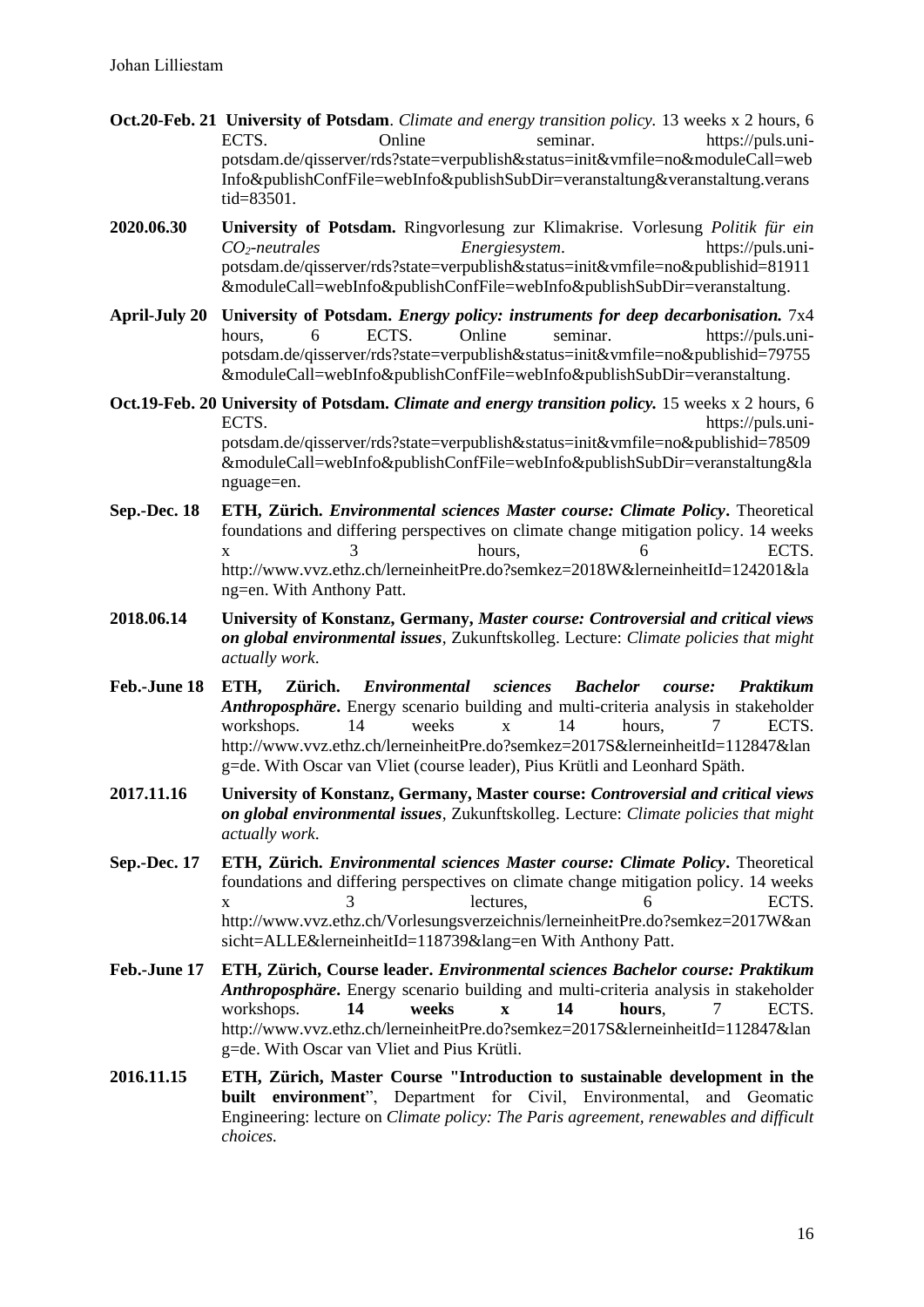- **Feb.-June 16 ETH, Zürich, Course leader.** *Environmental sciences Bachelor course: Praktikum Anthroposphäre***.** Energy scenario building and multi-criteria analysis in stakeholder workshops. **14 weeks x 14 hours**, 7 ECTS. http://www.vvz.ethz.ch/lerneinheitPre.do?semkez=2016S&lerneinheitId=104988&lan g=en. With Oscar van Vliet and Pius Krütli.
- **2015.12.07 ETH, Zürich, Masters Course "Introduction to sustainable development in the built environment**", Department for Civil, Environmental, and Geomatic Engineering: lecture on *Renewables: centralisation and decentralisation*.
- **Feb.-May 15 ETH, Zürich, Course leader.** *Environmental sciences Bachelor course: Praktikum Anthroposphäre***.** Energy scenario building and multi-criteria analysis in stakeholder workshops. **14 weeks x 14 hours**, 7 ECTS. http://www.vvz.ethz.ch/Vorlesungsverzeichnis/lerneinheitPre.do?lerneinheitId=97261 &semkez=2015S&lang=de. With Oscar van Vliet.
- **2014.11.27 ETH, Zürich, Switzerland. Master of Advanced Studies, Masters course "Development and Cooperation":** lecture on *Global, European and national climate policy*.
- **Feb.-May 14 ETH, Zürich.** *Environmental sciences Bachelor course: Praktikum Anthroposphäre***.** Energy scenario building and multi-criteria analysis in stakeholder workshops. **14 weeks x 14 hours**, 7 ECTS. http://www.vvz.ethz.ch/Vorlesungsverzeichnis/lerneinheitPre.do?semkez=2014S&ler neinheitId=90123&ansicht=ALLE&lang=en. With Pius Krütli (course leader), Oscar van Vliet.
- **2012.12.03 & 12.10 Berlin School of Economics,** Berlin, Germany, Masters course Political economy of European integration: 4 seminars (*European energy policy* (2 seminars), *Decarbonisation concepts and technologies* (2 seminars).
- **2011.11.28 & 12.05 Berlin School of Economics,** Berlin, Germany, Masters course Environment, sustainability, security: 4 seminars (*European energy policy: aims, measures, conflicts* (2 seminars), *Electricity generation technologies, transmission and storage* (1 seminar), *Scenarios for the European electricity system in 2050 (*1 seminar).
- **2010.11.29 & 12.06 Berlin School of Economics,** Berlin, Germany, Masters course Environment, sustainability, security: 4 seminars (*European energy policy* (2 seminars), *Electricity technologies and concepts*, *Europe's electricity future*).

## STUDENT SUPERVISION

#### **Supervision of PhD students**

#### **Dec. 21-currect**

Co-supervision of Rabea Scholz, University of Potsdam, Faculty of Economics and Social Sciences. *Perceptions and effects of justice in the climate policy debate.* (working title). With Fabian Schuppert, University of Potsdam (co-supervisor).

#### **Sept. 21-current**

Co-supervision of Nicoletta Brazzola, ETH Zürich, Institute for Environmental Decisions. *Entering negative territories: economic outcomes and political feasibility of strategies to enable carbon removal* (working title). With Anthony Patt, ETH Zürich (main supervisor).

#### **Apr. 18-current**

Supervision of Richard Thonig, Universität Potsdam, Faculty of Economics and Social Sciences: *The political economy of socio-technical transitions* (working title).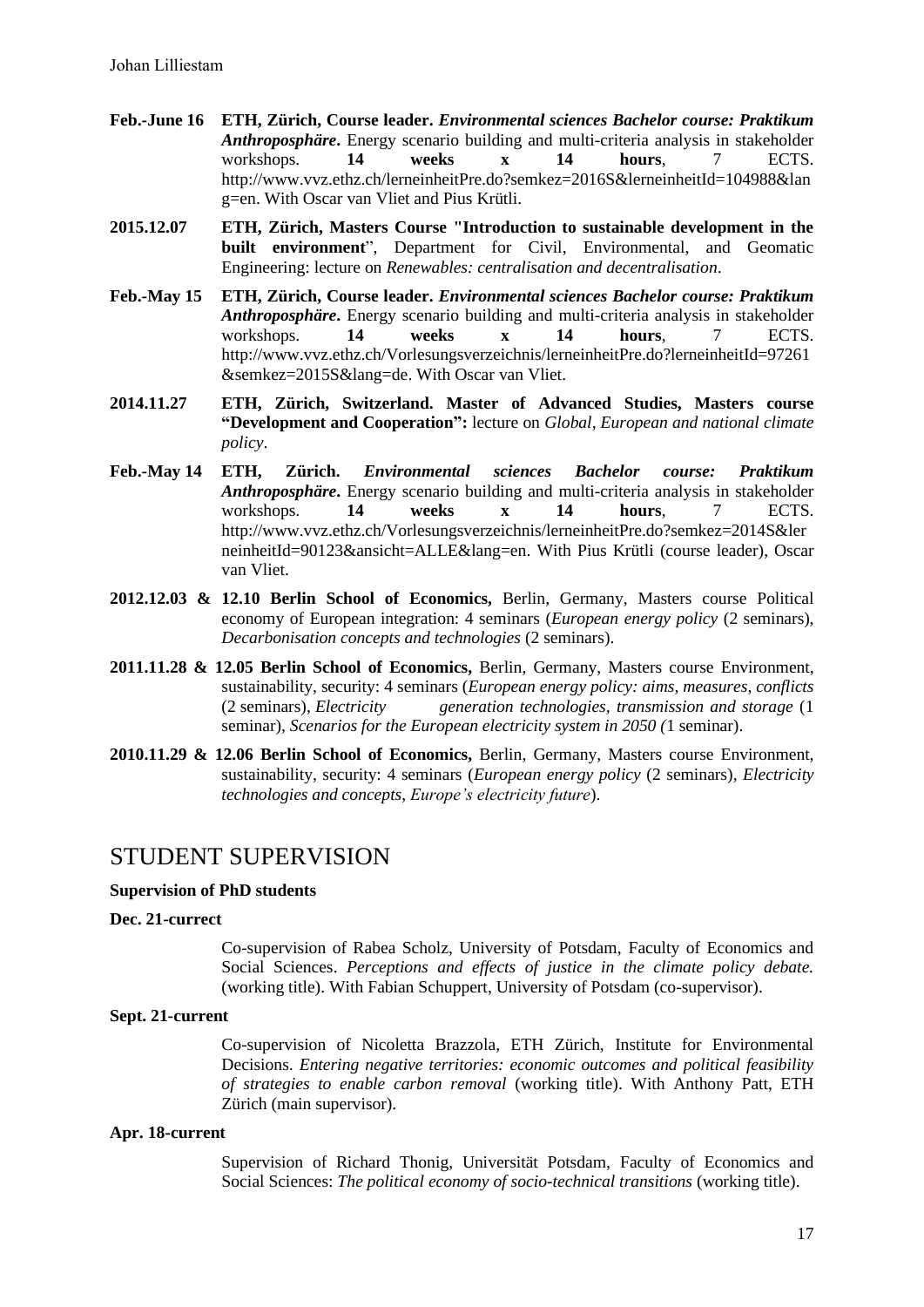#### **Dec. 17-current**

Supervision of Lana Ollier, Universität Potsdam, Faculty of Economics and Social Sciences: *Policy interactions in the transition to renewables: the effects of policy mixes on the strategic behaviour of energy system actors* (working title). With Florence Metz, University of Twente (co-supervisor).

#### **Sept. 17-current**

Supervision of Marc Melliger, Universität Potsdam, Faculty of Economics and Social Sciences: *The liberalisation of the power market and the transition to renewables in Europe: do they fit together?* (working title). With Emile Chappin, TU Delft (cosupervisor).

#### **Apr. 19-current**

Supervision of Saskia Ellenbeck, Universität Potsdam, Germany, Department of Economics and Social Science: *Wissensproduktionsprozesse in der Energiewende*.

#### **Completed PhDs**

#### **Aug. 17-Mar. 20**

**Supervision** of Tim Tröndle, ETH Zürich, Institute for Environmental Decisions: *Renewable electricity for all. Untangling conflicts about where to build Europe's future supply infrastructure.* Defense date: 2020.03.30. With Stefan Pfenninger, ETH Zürich (co-supervisor & co-examiner) and Anthony Patt, ETH Zürich (co-examiner).

#### **Oct. 14-Dec.18**

**Supervision** of Mercè Labordena, ETH Zürich, Institute for Environmental Decisions: *Accelerating the energy transition: assessing ambitious scenarios to make solar power a global solution.* Defense date: 2018.12.12. With Anthony Patt, ETH Zürich (co-supervisor).

#### **Awards for PhD students**

**June 20 ABB research award** for an excellent doctoral thesis in the field of energy systems research for Tim Tröndle.

#### **PhD committees**

- **Mar. 20 External examiner** of the PhD thesis of Franziska Schütze, Department of Economics and Social Science, University of Potsdam: *Finance for a sustainable economy. Implications for policy and practice.* Defense date: 2020.04.15.
- **Sept. 19 External examiner** of the PhD thesis of Frank Duvenhage, Faculty of Engineering, Stellenbosch University, South Africa: *Sustainable CSP fleet deployment in South Africa: a hydrological approach to strategic management*. Defense date: 2019.09.25.

### **RESEARCH GROUP**

**06.20-current Research Associate** Dr. Franziska Mey, IASS Potsdam. TIPPING+ project.

- **11.19-current Research Associate** Dr. Diana Süsser, IASS Potsdam. SENTINEL project.
- **10.19-current Research Associate** Dr. Germán Bersalli, IASS Potsdam, TRIPOD & MUSTEC projects.
- **09.17-current PhD student** Marc Melliger, ETH Zürich & IASS Potsdam. TRIPOD project.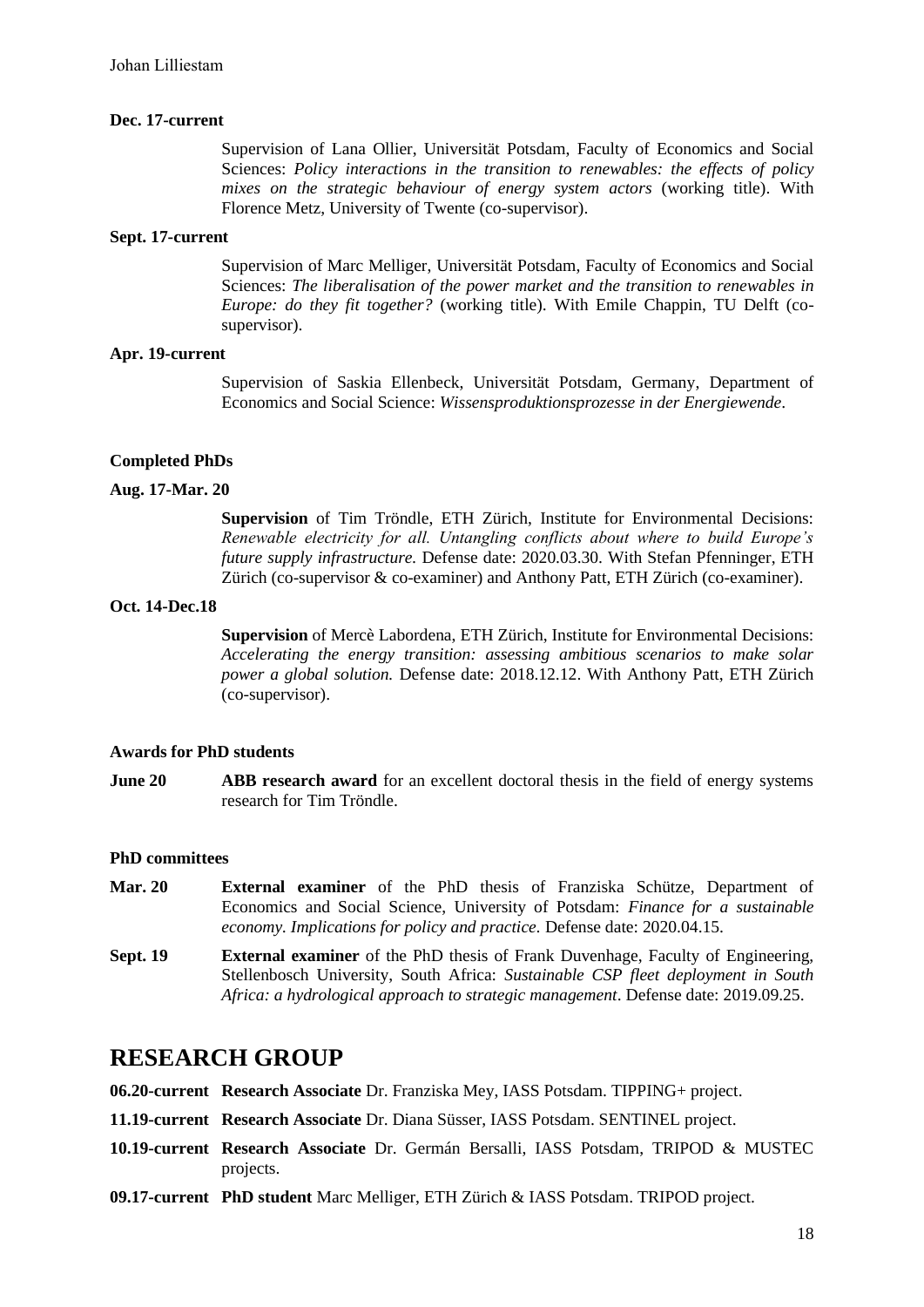- **04.18-current PhD student** Richard Thonig, ETH Zürich & IASS Potsdam. MUSTEC & OpenCSP projects.
- **12.17-03.21 PhD student** Lana Ollier, ETH Zürich & IASS Potsdam. TRIPOD & MUSTEC projects.
- **04.20-12.20 Research Associate** Dr. Tim Tröndle, IASS Potsdam, TRIPOD project.
- **08.17-03.20 PhD student** Tim Tröndle, ETH Zürich & IASS Potsdam. TRIPOD project.
- **01-12.20 Research Associate** Hannes Gaschnig, IASS Potsdam. SENTINEL project.
- **09-12.18 Research Assistant** Ana Gamarra, ETH Zürich, TRIPOD & MUSTEC projects.

### DIDACTIC COURSES & EDUCATIONAL DEVELOPMENT

- **2018.11.12 Using rubrics to grade, assess and improve student learning**, ½ day, *Didactica* programme, Universität Zürich, ETH Zürich.
- **2018.11.08 Diskussionen sinnvoll einsetzen und anregen**, 1 full day, *Didactica* programme, Universität Zürich, ETH Zürich.
- **2018.09.05 Leadership for innovation**, 1 full day, ETH Human Resources Personnel and Organizational Development. ETH Zürich.

**2017.08.24-28 Teaching at ETH: committed and skilled**, Course 1 of the Educational Development **Oct 17-May 18** and Technology continuing education programme in university teaching for ETH

> faculty members. 7 full days *Department of Education Development and Technology*, ETH Zürich.

- **2017.10.27 Supervising students – dealing with roles and relationships**, 6 hours course, *Didactica* programme, Universität Zürich, ETH Zürich.
- **2017.10.05 Improving presentations**, 1 full day, *Didactica* programme, Universität Zürich, ETH Zürich.
- **2017.09.21-22 Begleitung von Studierenden bei Bachelor- und Masterarbeiten** [Advising Bachelor and Master theses], 2 days, *Didactica* programme, Universität Zürich.
- **2017.09.08-15 Leadership in academia**, 2 days, *Department of Education Development and Technology*, Association of Academic Staff at D-USYS, ETH Zürich
- **2017.02.14-15 Rhetoric in higher education**, 2 days, *Didactica* programme, Universität Zürich.

### ADVICE

- **2022.02.11 European Academy of Sciences and Arts (EASA)**, The transition towards a renewables-based European electricity system is technically feasible, economically viable and socially sustainable. White paper written by Helgenberger, S., Lilliestam, J., Quitzow, R. Renn, O., Institute for Advanced Sustainability Studies (IASS), Potsdam.
- **2021.02.16 Bundesministerium für Wirtschaft und Energie**, *Über die Rolle von CO2- Bepreisung für vollständige Dekarbonisierung.* Abteilungen II und III, Bundeministerium für Wirtschaft und Energie (BMWi), Berlin.
- **2020.11.24 Werkstattverfahren** *Energie- & Dekarbonisierungsstrategie der Energie und Wasser Potsdam,* Stadtwerke Potsdam.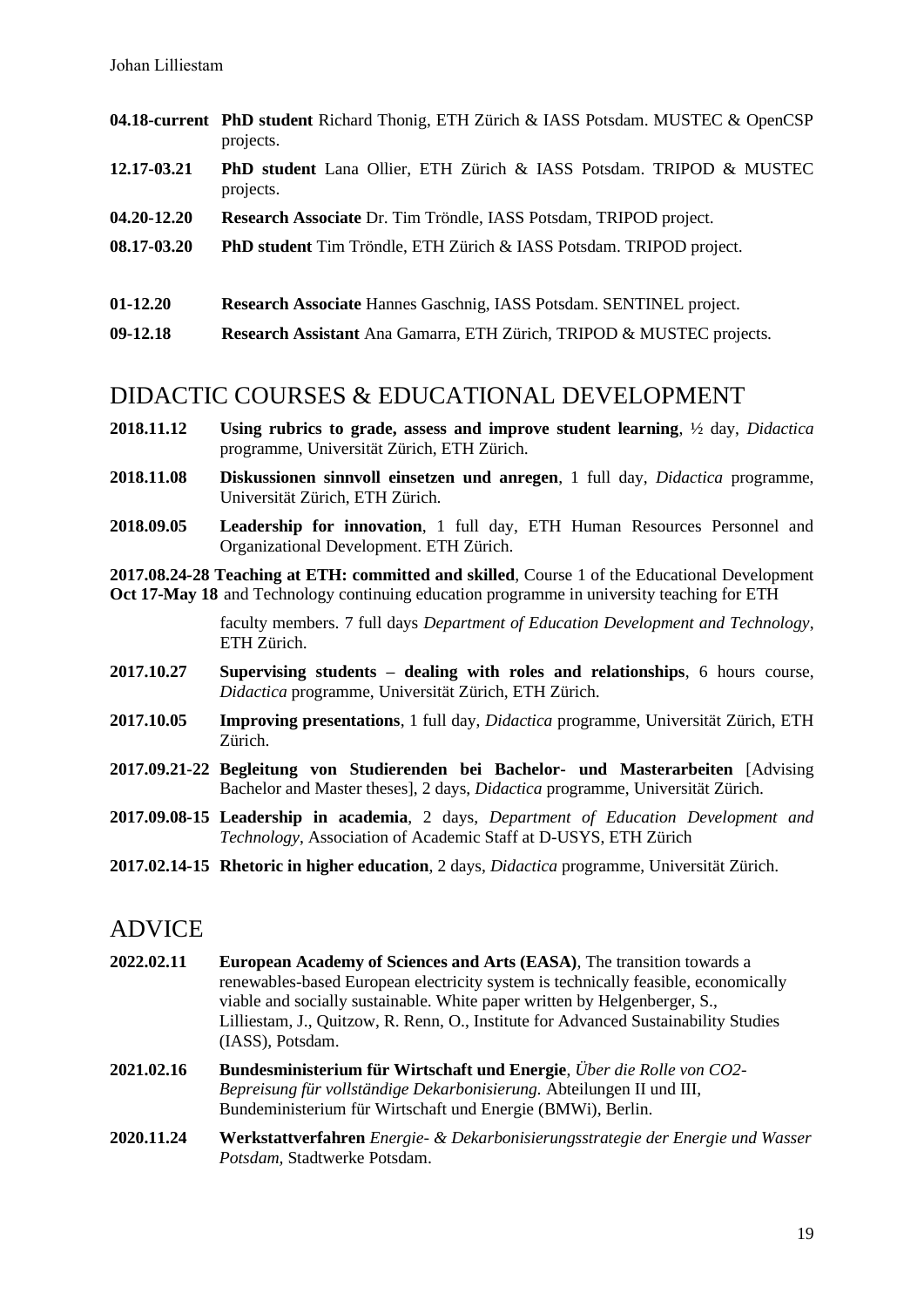**2019.02.28** Advice on restructuring the Swedish development policy in the energy sector; Swedish foreign ministry, Department "Global agenda". With Ambassador Thöresson, Magnus Lennartsson (Lead Global Agenda, Swedish Foreign Ministry), Inger Buxton (Deputy lead, Global Agenda). At Swedish Residence, Berlin.

# MEDIA and OUTREACH (selection)

| <b>Feb. 22</b>     | Tyskland gasar på – för mer el Interview in Vetenskapsradion Klotet, Sveriges<br>Radio P1[Germany speeds up – for more electricity, Swedish national radio P1].<br>https://sverigesradio.se/avsnitt/tyskland-gasar-pa-for-mer-el. (2022.02.09)                                                  |  |
|--------------------|-------------------------------------------------------------------------------------------------------------------------------------------------------------------------------------------------------------------------------------------------------------------------------------------------|--|
| <b>Jan. 22</b>     | Enorm potential i nygammal solteknologi [Enormous potential in 'new yet old'<br>solar technology]. Interview in Dagens Industri https://www.di.se/hallbart-<br>naringsliv/enorm-potential-i-nygammal-solteknologi/ (2022.01.22)                                                                 |  |
| Dec. 21            | Forscher aus Potsdam und Zürich entwickeln "Solar-Kerosin" für Flugzeuge.<br>Interview in Welt TV, https://www.welt.de/vermischtes/video235542084/Solar-<br>Kerosin-Forscher-aus-Potsdam-und-Zuerich-entwickeln-aus-Luft-und-Licht-<br>Treibstoff-fuer-Flugzeuge.html (2021.12.08).             |  |
| <b>Nov. 21</b>     | Solares Kerosin: Treibstoff der Zukunft. Interview in Rundfunk Berlin-<br>Brandenburg, RBB Info.<br>https://www.inforadio.de/programm/schema/sendungen/wissenswerte/202111/22/6382<br>71.html (2021.11.22).                                                                                     |  |
| <b>Nov. 21</b>     | Making jet fuel of sunlight and air, Interview in Optica, https://www.optica-<br>opn.org/home/newsroom/2021/november/making_aircraft_fuel_from_sunlight_and_w<br>$\frac{\text{ater}}{2021.11.11}$                                                                                               |  |
| <b>Nov. 21</b>     | Jet fuel from thin air, Interview in BBC Science in Action, BBC world,<br>https://www.bbc.co.uk/sounds/play/w3ct114k. $(2021.11.04)$                                                                                                                                                            |  |
| <b>Nov. 21</b>     | Kerosin aus Luft und Sonnenlicht (English cc available), IASS video channel,<br>(https://www.youtube.com/watch?v=JQwGrG0fGlY) (2021.11.03)                                                                                                                                                      |  |
| Aug. 21            | Das EEG als zentrales Instrument der deutschen Klimapolitik, IASS Blog<br>(https://www.iass-potsdam.de/de/blog/2021/08/das-eeg-als-zentrales-instrument-der-<br>deutschen-klimapolitik; in English: https://www.iass-<br>potsdam.de/en/blog/2021/08/eeg-core-instrument-german-climate-policy). |  |
| May 21             | Ask a scientist, Potsdamer Tag der Wissenschaften (https://ptdw.de/ask-a-scientist/)<br>(2021.05.08).                                                                                                                                                                                           |  |
| <b>January 21</b>  | Der CO <sub>2</sub> -Preis kann kein Leitinstrument sein. Interview in Klimareporter,<br>(2021.01.22) https://www.klimareporter.de/gesellschaft/der-co-preis-kann-kein-<br>leitinstrument-sein                                                                                                  |  |
|                    | November 20 Ohne Masterplan. Summary of Thonig et al. (2020), in Forschung & Lehre 11/2020,<br>p. 924.                                                                                                                                                                                          |  |
| October 20         | Was bringen CO <sub>2</sub> -Preis und Emissionshandel wirklich? Interview in Podcast<br>KingKongKlima. (https://www.kingkongklima.de/33-emissionshandel) 2020.10.25.                                                                                                                           |  |
| April 20           | Crises as climate catalysts, Nature Behavioural & Social Sciences.<br>(https://socialsciences.nature.com/users/341377-johan-lilliestam/posts/66603-crises-<br>as-climate-catalysts). 2020.04.22.                                                                                                |  |
| <b>February 20</b> | Exploring the effects of exchange rate fluctuations on technological learning<br>rates. Interview with TechXplore. (https://techxplore.com/news/2020-02-exploring-<br>effects-exchange-fluctuations-technological.html). 2020.02.04                                                             |  |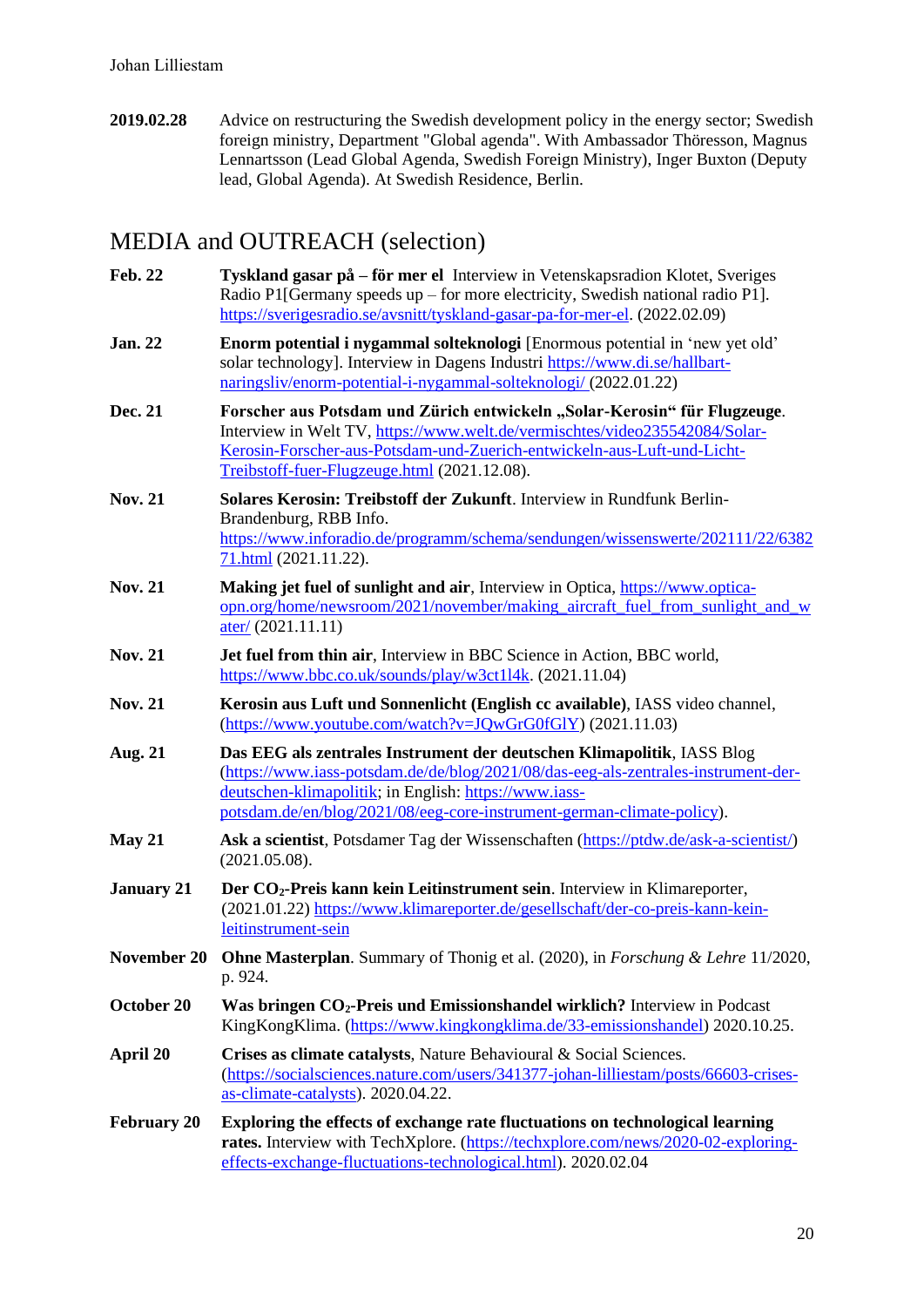- **January 20 Focusing on technological learning in learning rate assessments**, Nature Behavioural & Social Sciences, Behind the paper channel. [https://socialsciences.nature.com/users/341377-johan-lilliestam/posts/58259-focusing](https://socialsciences.nature.com/users/341377-johan-lilliestam/posts/58259-focusing-on-technological-learning-in-learning-rate-assessments)[on-technological-learning-in-learning-rate-assessments.](https://socialsciences.nature.com/users/341377-johan-lilliestam/posts/58259-focusing-on-technological-learning-in-learning-rate-assessments) 2020.01.14.
- **November 19 Gegenwind: Die Union sucht nach Alternativen zu den unbeliebten Windkraftanlagen.** Der Spiegel, 48 (2019.11.23), p.29f.
- **November 19 Windkraft: Die Mark bleibt trotz neuer Regeln im Soll.** Märkische Allgemeine 2019.11.23, Title page.
- **November 19 Energie geht alle an**. Personal profile article in Tagesspiegel 2019.11.16.
- **September 19 Das Klimapaket der Bundesregierung: wie viel bringt die CO2-Bepreisung?** Interview in RadioEins, Runkfunk Berlin-Brandenburg [The climate package of the German federal government – will the  $CO<sub>2</sub>$  price help? [\(https://www.radioeins.de/programm/sendungen/die\\_schoene\\_woche/\\_/klimaschutzpl](https://www.radioeins.de/programm/sendungen/die_schoene_woche/_/klimaschutzplan-der-bundesregierung-.html) [an-der-bundesregierung-.html\)](https://www.radioeins.de/programm/sendungen/die_schoene_woche/_/klimaschutzplan-der-bundesregierung-.html). 2019.09.20.
- **September 19 Wind und Sonne können Europa zu 100 Prozent versorgen.** Mitteldeutscher Runkfunk MDR **(**[https://www.mdr.de/wissen/umwelt/studie-iass-erneuerbare](https://www.mdr.de/wissen/umwelt/studie-iass-erneuerbare-energien-koennen-europa-versorgen-100.html)[energien-koennen-europa-versorgen-100.html\)](https://www.mdr.de/wissen/umwelt/studie-iass-erneuerbare-energien-koennen-europa-versorgen-100.html). 2019.09.03.
- **April 19 Koncentrerad solkraft – hur fungerar det?** Interview for *Vetandets värld*, Sveriges Radio P1 (https://sverigesradio.se/avsnitt/1270769) [Concentrating solar power – how does it work?, Swedish National Radio]. First broadcast 2019.04.16.
- **April 19 Termisk solkraft spås bli nästa stora trend inom förnybar elproduktion**, Interview for *Vetenskapsradion*, Sveriges Radio P1 (https://sverigesradio.se/sida/artikel.aspx?programid=406&artikel=7199602) [Solar thermal power may be the next big trend in renewable power production, Swedish National Radio]. First broadcast 2019.04.16.
- **April 19 Så skapas det Marockanska solenergiundret,** Interview for *Vetandets Värld*, Sveriges Radio P1 (https://sverigesradio.se/sida/avsnitt/1270729?programid=412) [How the Moroccan solar energy miracle is made, Swedish National Radio]. First broadcast: 2019.04.15.
- **April 19 Die CO2-Steuer ist das falsche Instrument.** Tagesspiegel Background (https://background.tagesspiegel.de/die-co2-steuer-ist-das-falsche-instrument).
- **February 19 Eine globale CO2-Steuer ist nicht genug.** Interview für *Powernewz, Elektrizitätswerk der Stadt Zürich* (https://powernewz.ch/2019/02/28/eine-globaleco2-steuer-ist-nicht-genug).
- **January 19 Eine Alternative zu CO2-Steuern.** *Neue Zürcher Zeitung*. Invited commentary. (https://www.nzz.ch/meinung/eine-alternative-zu-co2-steuern-ld.1452625). 2019.01.24. Republished by *Institute for Advanced Sustainability Studies* (https://www.iass-potsdam.de/de/blog/2019/29/eine-alternative-zu-co2-steuern) in January 2019.
- **January 19 China made solar PV cheap – is CSP next?** *SolarPACES news & analysis* (https://www.solarpaces.org/china-made-solar-pv-cheap-is-csp-next/). 2019.01.24
- **January 19 An alternative to carbon taxes**, *ETH Zukunftsblog*. (https://www.ethz.ch/en/newsand-events/eth-news/news/2019/01/blog-patt-lilliestam-carbon-tax.html). 2019.01.24. Republished by *Energy Post* (https://energypost.eu/carbon-taxes-arent-working-anymore-only-ramping-up-policies-and-infrastructure-can-accelerate-the-transition/) and by Science X (https://phys.org/news/2019-01-alternative-carbon-taxes.html) in January 2019.
- **December 18 Air pollution is choking solar energy around the world**, *Popular science*, https://www.popsci.com/smog-reduces-solar-energy.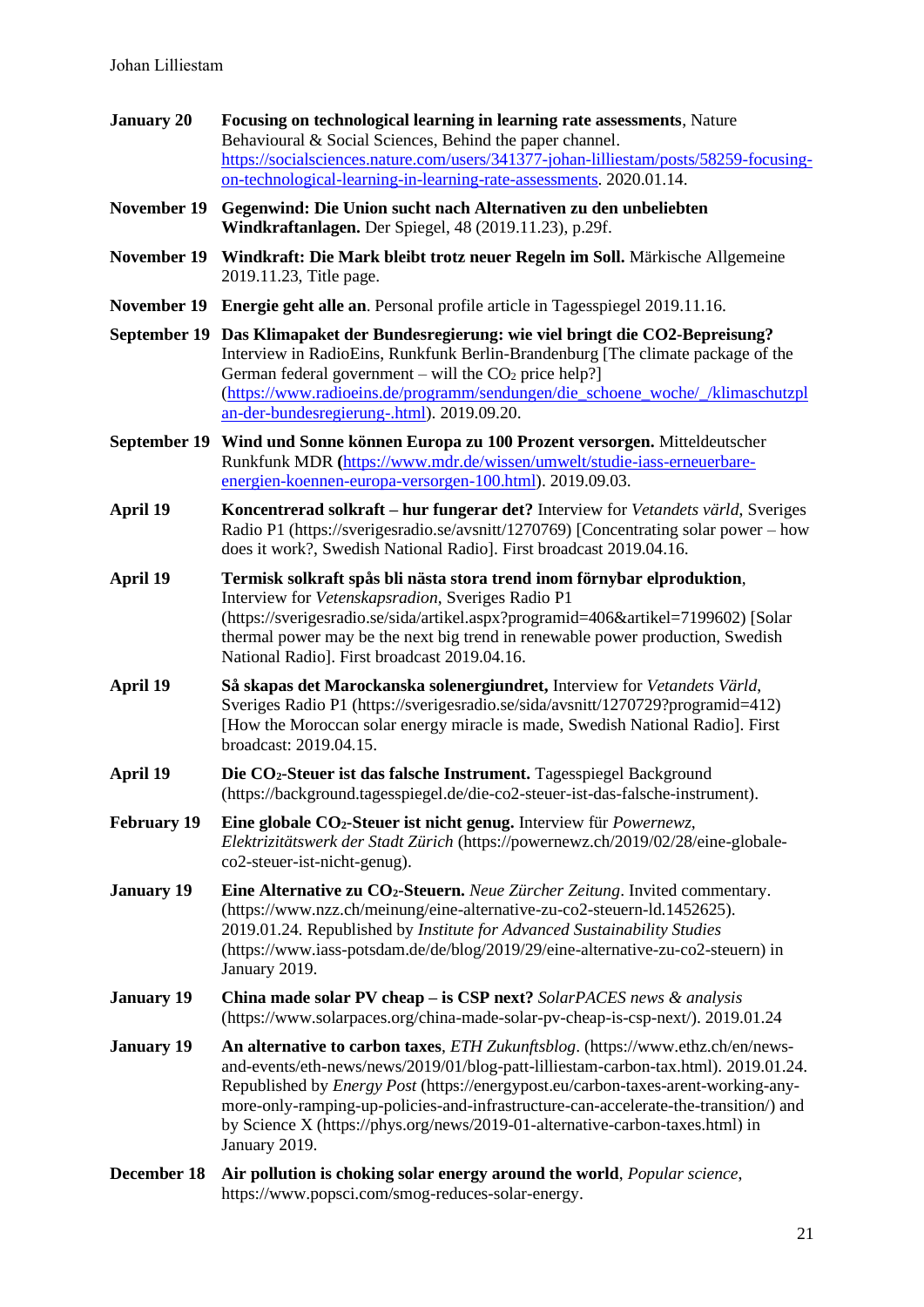- **December 18 Fighting smog supports solar power**, *ETH News*, https://www.ethz.ch/en/news-andevents/eth-news/news/2018/12/blue-sky-over-china.html.
- **August 18 How have CSP costs managed to decrease so much?** *HeliosCSP Solar Thermal Energy News* (http://helioscsp.com/how-have-concentrated-solar-power-costsmanaged-to-decrease-so-much/). 2018.08.03.
- **August 18 How have CSP costs managed to decrease so much?** *Energy Storage Report* (http://energystoragereport.info/csp-costs-decrease/#sthash.OollUPEq.dpbs). 2018.08.02.
- **July 18 What are the pros and cons of longer solar contracts?** *SolarPACES news & analysis* (https://www.solarpaces.org/what-are-the-pros-and-cons-of-longer-solarcontracts/). 2018.07.11.
- **January 18 #IstandwithCEU: in their own words.** *Central European University.* Statement on the struggle between the Central European University and the Hungarian government (https://alumni.ceu.edu/article/2018-01-24/karl-johan-lilliestam-envs-14-phd).
- **September 17 Another view on climate policy.** Interview for the *TREVE project* (https://www.treveproject.com/single-post/Another-view-on-energy-policy-interview-Pr-Johan-LILLIESTAM).
- **August 17 After the Desertec hype: is concentrating solar power still alive?** *ETH Zukunftsblog* (https://www.ethz.ch/en/news-and-events/eth-news/news/ 2017/09/concentrating-solar-power.html).
- **June 14 Solenergi – valet som formar framtiden.** [Solar energy the decision that shapes the future]. Interview for the Swedish science magazine *Forskning & Framsteg*, issue 6 2014, pp. 64-68.
- **May 14 How resilient is renewable electricity generation?** *ETH Zukunftsblog* (https://www.ethz.ch/de/news-und-veranstaltungen/zukunftsblog/archiv/2014/05/howresilient-is-renewable-electricity-generation.html).
- **February 14 50 shades of green: what determines our electricity future?** *ETH Zukunftsblog* (https://www.ethz.ch/de/news-und-veranstaltungen/zukunftsblog/archiv/2014/02/50 shades-of-green.html).
- **April 12 Is global climate protection possible without a global climate deal?** Public Service Europe. Invited opinion article. (http://www.publicserviceeurope.com/article/1818/green-technologies-could-meanglobal-climate-deal-is-not-needed), 2012.04.20.
- **October 09 Saharastrom für Europa? Das Desertecprojekt und seine Kritiker.** [Sahara power for Europe? The Desertec project and its critics]. Interview for *Kultur, Forschung und Gesellschaft, Deutschlandradio*, First broadcast: 2009.10.15

# INVITED TALKS AND PRESENTATIONS

- **2022.03.16 Malaysian sustainable university network: national conference:** *Policies for complete decarbonisation of the energy system: lessons from Europe and past transitions* (Keynote)
- **2022.03.07 KU Leuven, Carbon pricing policy making through a sectoral lens:** *Sequencing, spending and symbolism in national climate policy.*
- **2021.10.04 LMET conference 2021: The modelling of the energy transition – cultures, visions, narratives:** *Where do model results come from? Models as social constructions.*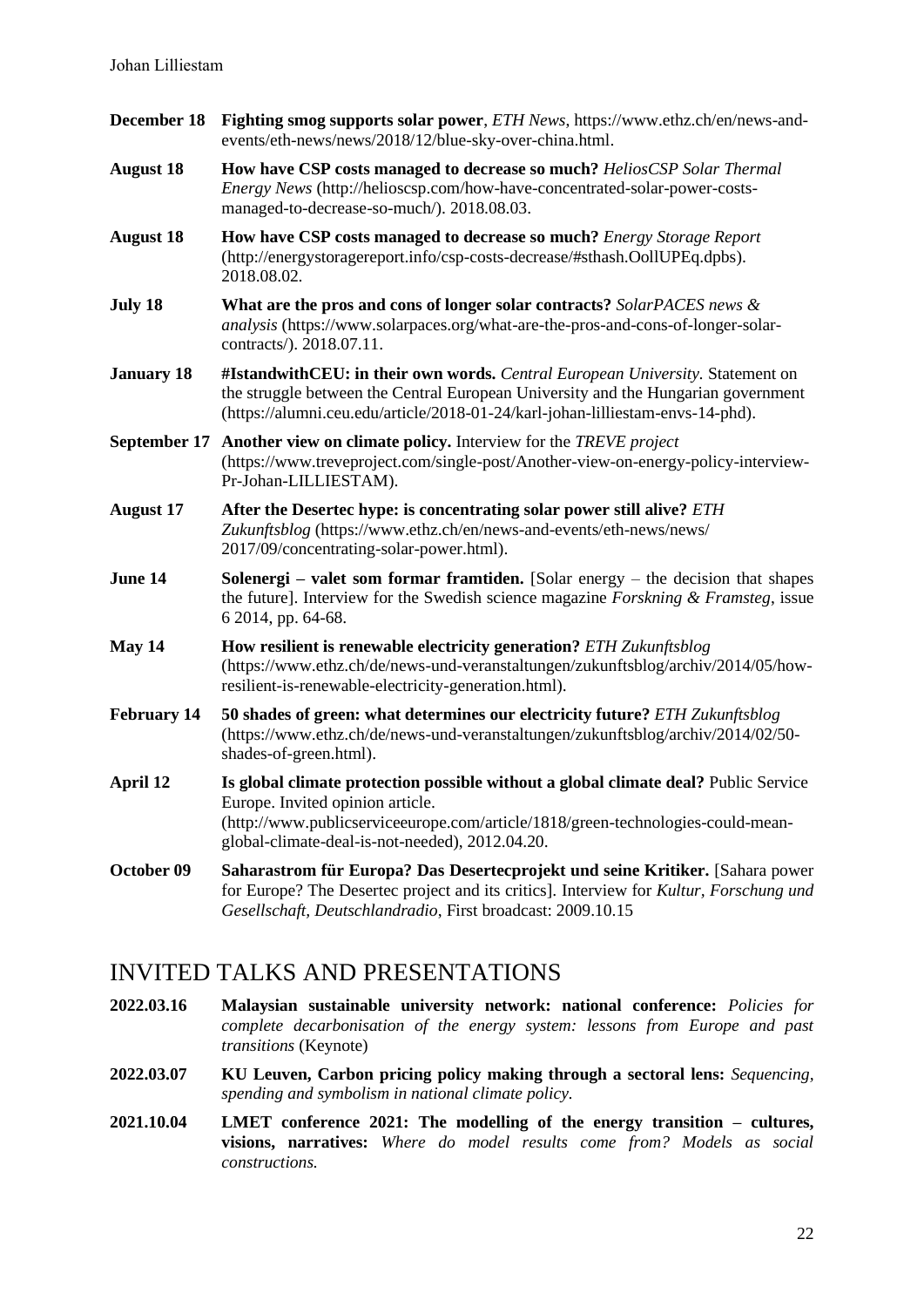- **2021.09.29 KU Leuven, Carbon pricing and net-zero:** *The role of carbon pricing in the policy mix for full decarbonisation.*
- **2021.09.28 SolarPACES**, Albuquerque, USA/online**:** *Scaling up concentrating solar power: how, how far, how fast?*
- **2021.09.27 SolarPACES**, Albuquerque, USA/online*: The global CSP market: state of play and outlook*. Keynote presentation.
- **2021.09.06 Polis180 TeaTimeTalk**, Berlin: *CBAM: der CO2-Grenzausgleichmechanismus.*
- **2021.09.02 European Consortium for Political Research (ECPR)**, General Conference, Innsbruck, Austria/online: *Social tipping dynamics in a German coal phase-out region* (paper presented by Franziska Mey).
- **2021.09.02 ECPR, General Conference** Innsbruck, Austria/online: *Why do governments implement low carbon prices? Sequencing and symbolism in climate policy.*
- **2021.08.31 ECPR, General Conference,** Innsbruck, Austria/online: *Is renewable energy technology trade more or less conflictive than other trade?* (paper presented by Maria Apergi).
- **2021.07.02 Wissensstadt Berlin**, Echt oder Fake: *Der CO2-Preis: notwendig oder nicht?*
- **2020.08.26 European Consortium for Political Research (ECPR)**, General Conference, Innsbruck (online), Austria: *Adopt, innovate, or nothing? Confronting carbon pricing theory with empirical evidence* (paper presented by Germán Bersalli).
- **2020.03.05 The future is now: science for achieving sustainable development.** (conference organised by the Welsh government and IASS): *The* Energiewende*: a tale of two stories.*
- **2020.02.26 Agora Energiewende**, Berlin. *Warum CO2-Preise nicht helfen werden*.
- **2019.11.08 Bündnis Bürgerenergie, Friends of the Earth**, Potsdam: *Going off the grid: on the options for local renewable power autarky in Europe.* Talk and discussion in context of field trip of Czech Mayors to Germany.
- **2019.10.25 Strommarkttreffen**, Berlin: *The case against carbon pricing*.
- **2019.10.02 SolarPACES**, Daegu, South Korea: *The near- to mid-term outlook for CSP: mostly cloudy, chance of sun*.
- **2019.10.01 SolarPACES**, Daegu, South Korea: *Policy and markets for CSP: darkness or glory*? Keynote presentation.
- **2019.09.04 ECPR, General Conference**, Wroclaw, Poland: *Friends or foes? Competition among European decarbonisation strategies* (paper presented by Lana Ollier).
- **2018.11.29 SusTec Seminar**, ETH Zürich: *The Guru, the Dragon, and Jean-Claude Juncker. Policy for 100% renewables.*
- **2018.10.16 Energy Politics Seminar**, ETH Zürich: *The transition to 100% renewables – questioning conventional wisdom to generate useful policy insight.*
- **2018.10.03 SolarPACES**, Casablanca, Morocco: *The Dragon awakens: is China saving or conquering concentrated solar power?*
- **2018.10.02 SolarPACES**, Casablanca, Morocco: *Open data for concentrating solar power: www.csp.guru*.
- **2017.11.21 École normale supérieure de Paris**, France: *To cooperate or not to cooperate: the Energy Union and the plurality of Europe*.
- **2017.11.21 SimLab, Swiss Competence Centre for Research in Energy, Society and Transition** (SCCER-CREST), Zürich: *Policies and strategies for dispatchable renewable power*.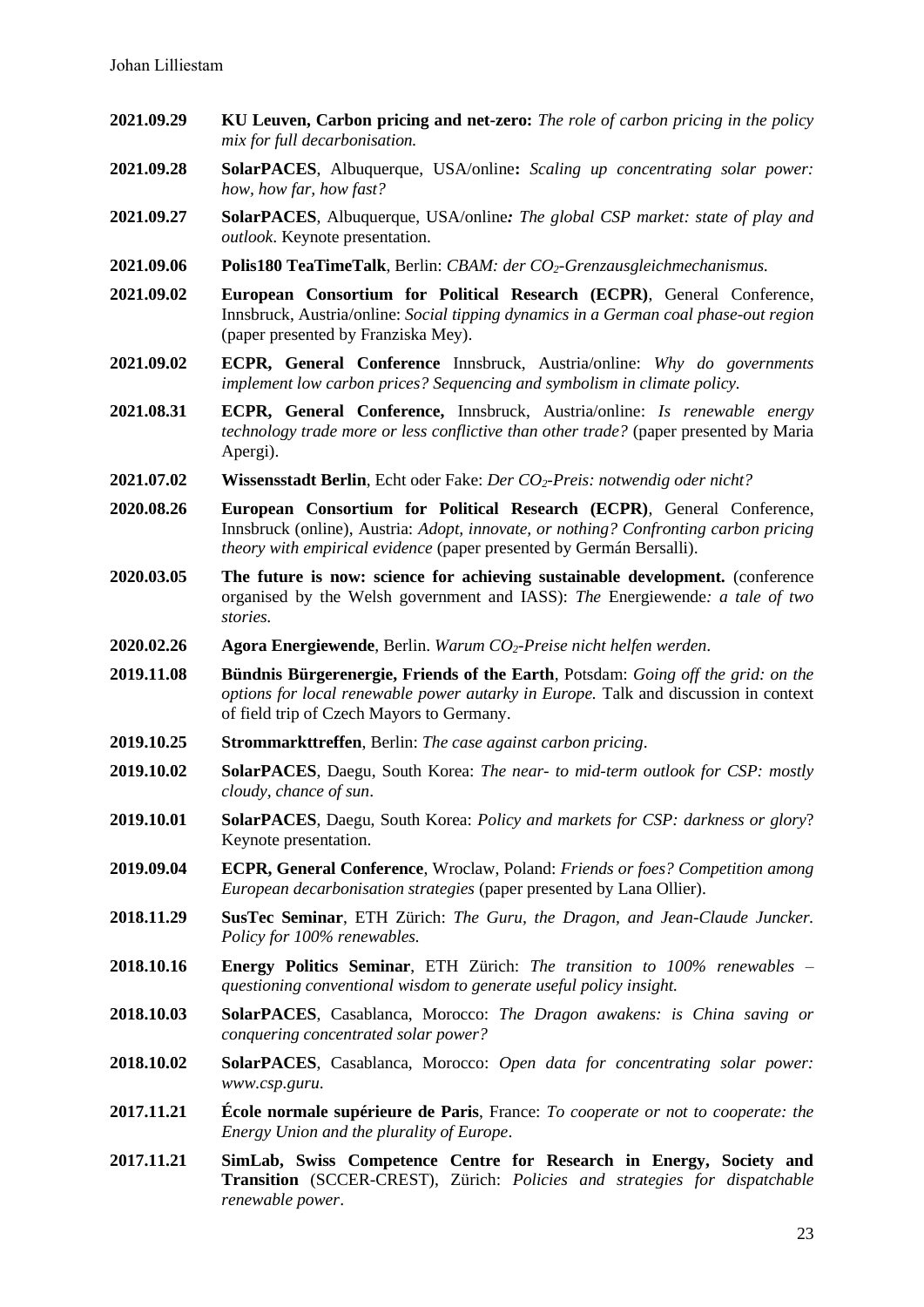- **2017.09.26 SolarPACES**, Santiago, Chile: *Policies to keep concentrating solar power as a renewable dispatchable option for decarbonisation*.
- **2017.09.26 SolarPACES**, Santiago, Chile: *Open data for concentrating solar power: www.csp.guru*.
- **2016.10.12 SolarPACES**, Abu Dhabi, United Arab Emirates: *Empirically observed learning curves for concentrating solar power and their response to changes in policy regime and economic context.*
- **2016.09.12 National Renewable Energy Laboratory**, Golden CO, USA: *Learning curves for concentrating solar power and their response to changes in policy regime and economic context.*
- **2015.10.15 SolarPACES**, Cape Town, South Africa: *Dispatchable renewable electricity for the large cities in Sub-Saharan Africa*.
- **2015.06.01 Department for Environmental Systems Sciences**, General USYS Conference 2015, Davos, Switzerland. *How to produce solar power at night.*
- **2015.04.13 European Geosciences Union (EGU)**, General Assembly 2015, Vienna, Austria. *Potential for deserts to supply reliable renewable electricity to China and the US*. Paper presented by Mercè Labordena.
- **2014.11.18 Transdisciplinarity lab, ETHZ**, Zürich, Switzerland. Transdisciplinarity seminar: *Two and a half shades of green: values, conflict and the energy transition.*
- **2014.10.08 Observatoire Méditerranéen de l'Energie**, Paris, France. Bringing Europe and third countries closer together through renewable energies: European stakeholder workshop: *Potential and perspectives of renewable electricity imports in a post-2020 policy framework.*
- **2014.09.22 Technische Universität Berlin**, Berlin, Germany. Konferenz "Technik und Protest", panel "Energiewende und Partizipation": *Hinter dem Kuchendiagramm: Werte, Visionen und Konflikte um unsere Stromzukunft*.
- **2014.07.02 Organization for security and co-operation in Europe (OSCE),** Vienna, Austria. Sharing best practices to protect electricity networks from natural disasters: *Protecting the grid from natural hazards*. Paper presented by Oscar van Vliet.
- **2013.08.22 Heinrich Böll Foundation**, Berlin, Germany. The German Energiewende: *50 shades of green – why renewables are not simply renewables*.
- **2013.04.13 European fund for the Balkans**, Potsdam, Germany. Fellowship programme for young government officials from the Western Balkans: *Renewable electricity: visions, problems, techno-fixes and ideology*.
- **2013.02.22 CIEMAT**, Madrid, Spain. CIEMAT industry dialogue meeting: *Areas of concern for the implementation of renewable electricity imports*.
- **2012.07.11 European Parliament**, Brussels, Belgium. EU energy scenarios and roadmaps towards 2050: *Energy security in decarbonisation scenarios*.
- **2012.05.23 Renewables Grid Initative**, Berlin, Germany. Grid master class: Bürger verstehen: *Was haben Klimaschutz, die Energiewende und Stromnetze miteinander zu tun?*
- **2012.05.23 Renewables Grid Initative**, Berlin, Germany. Grid master class: Bürger verstehen: *Klimawandel und Klimaschutz – eine kurze Einführung.*
- **2012.05.09 Renewables Grid Initiative**, Berlin, Germany. Grid master class: Netze verstehen: *Infrastruktur und die Energiewende*.
- **2012.05.07 University of Bergen**, Norway. Energiforum i Bergen: *Framtidens infrastruktur: elnät och policy för förnybar el.*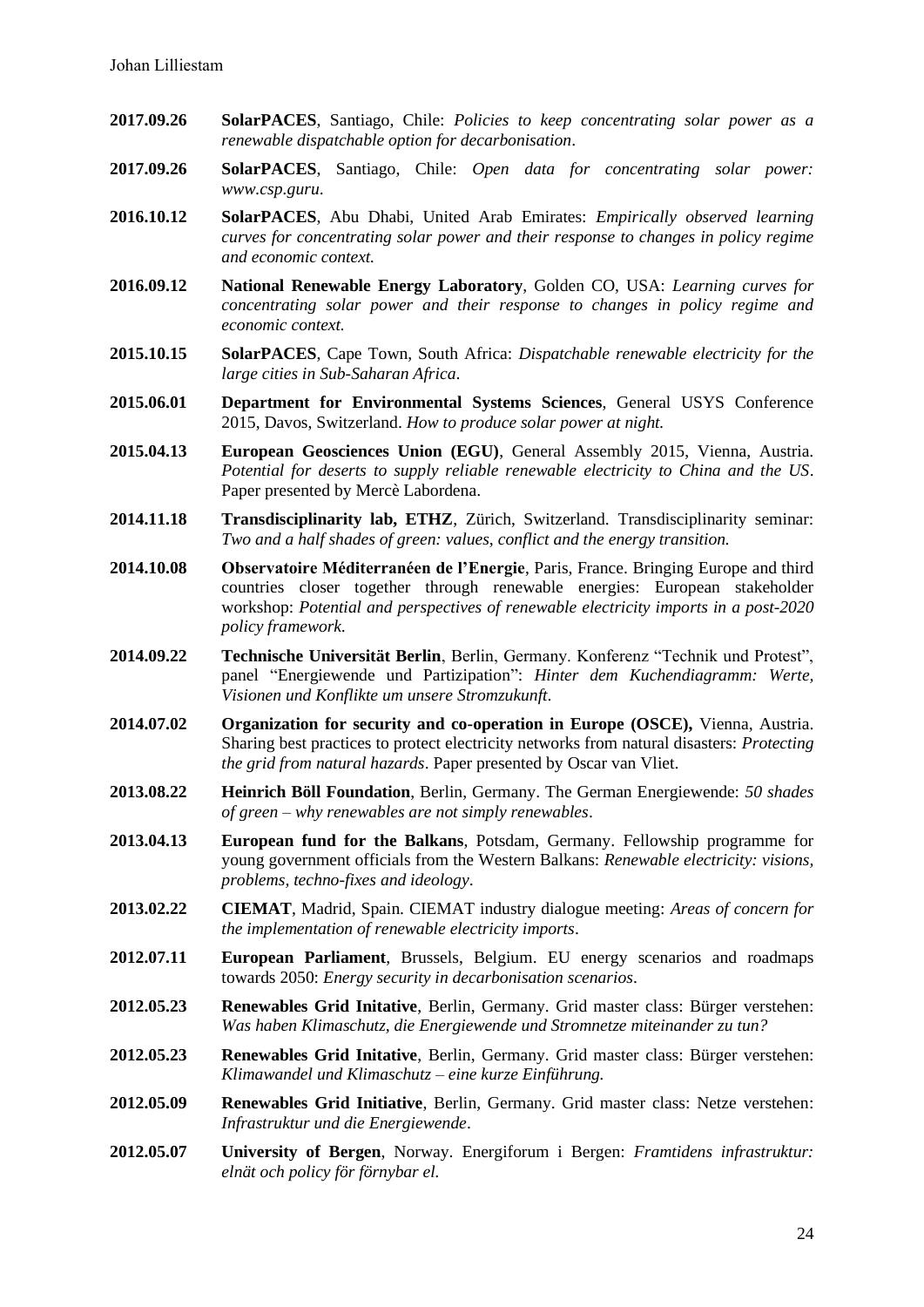- **2012.04.26 Brandenburg Institute for Society and Security**, Potsdam, Germany. Potsdamer Konferenz für Gesellschaft und Sicherheit: *Renewable energy in Europe from complement to core: improving supply security?*
- **2011.09.22 German Federal Foreign Office (Auswärtiges Amt)**, Berlin, Germany. International Diplomats Programme, Potsdam: *Progress towards 100% renewable electricity in Europe and North Africa: political and institutional issues.*
- **2011.09.09 Eberswalde University for Sustainable Development**, Potsdam, Germany. 3rd ICRE Intensive Course on Renewable Energies: *Complete decarbonisation of the European power sector with only renewables.*
- **2011.06.01 Universität Potsdam**, Potsdam, Germany. Unisolar Veranstaltungsreihe Großtechnische Lösungen für große Probleme – mit Erfolg?: *Macht Wüstenstrom Europa erneuerbar?*
- **2011.05.06 Urania Wilhelm Foerster e.V.,** Potsdam, Germany: *Mit Atom oder Sonne in eine strahlende Zukunft?*
- **2010.11.20 Evangelische Akademie Baden**, Bad Herrenalb, Germany. Tagung Erneuerbare Energien: Wege aus der Klimakrise mit zentraler und dezentraler Technik: *Infrastruktur für 100% erneuerbare Energien im Stromsektor*.
- **2010.11.17 German Federal Foreign Office (Auswärtiges Amt), Europäische Akademie Berlin,** Potsdam, Germany. International visit on energy security and climate policy: *Smart grids*.
- **2010.11.08 Justus-Liebig-Universität,** Gießen, Germany. Solar Energy Partnership with Africa (SEPA): *Policy issues for the decarbonisation of the European power sector.*
- **2010.10.06 Institute for International Research,** Amsterdam, The Netherlands. European Energy Infrastructure Conference: *Policy for 100% renewable electricity in Europe and North Africa.*
- **2010.06.03 Volkswagen, AutoUni**, Wolfsburg, Germany: *100% erneuerbarer Strom für Europa – Strom aus der Wüste und vom eigenen Dach.*
- **2010.03.26 IQPC**, Stockholm, Sweden. Smarta Elnät: *En policy-gapanalys för 100% förnybar el i Europa och Nordafrika.*
- **2009.10.20 Naturskyddsföreningen**, Stockholm, Sweden. Technology and climate curse or promise?: *Technologies for 100% renewable electricity: dream or possibility?*
- **2009.09.16 German Federal Ministry of Economics and Technology**, Department for energy, Berlin, Germany: *Strom aus der Wüste.*
- **2009.05.28 Wuppertal-Institut**, Wuppertal, Germany. Treibende Kräfte und potenzielle Barrieren für den Ausbau erneuerbarer Energien aus integrativer Sichtweise: *5 Hypothesen zur zukünftigen Stromversorgung.*
- **2009.05.05 Argusmilieu**, Bruges, Belgium. Vlaanderen 2050: Kiezen voor transitie, *SuperSmart Grid: 100 % renewable electricity for Europe and North Africa.*
- **2008.11.24 International Institute for Applied Systems Analysis**, Laxenburg, Austria. Linking North Africa's renewable electricity potential to Europe: Policy challenges: *Technical background on achieving European energy objectives.*
- **2008.06.10 Justus-Liebig-Universität**, Giessen, Germany. Giessener Workshop zur SolarEnergiePartnerschaft mit Afrika SEPA 08: *Chancen und Risiken eines SuperSmart Grids zwischen Afrika und Europa.*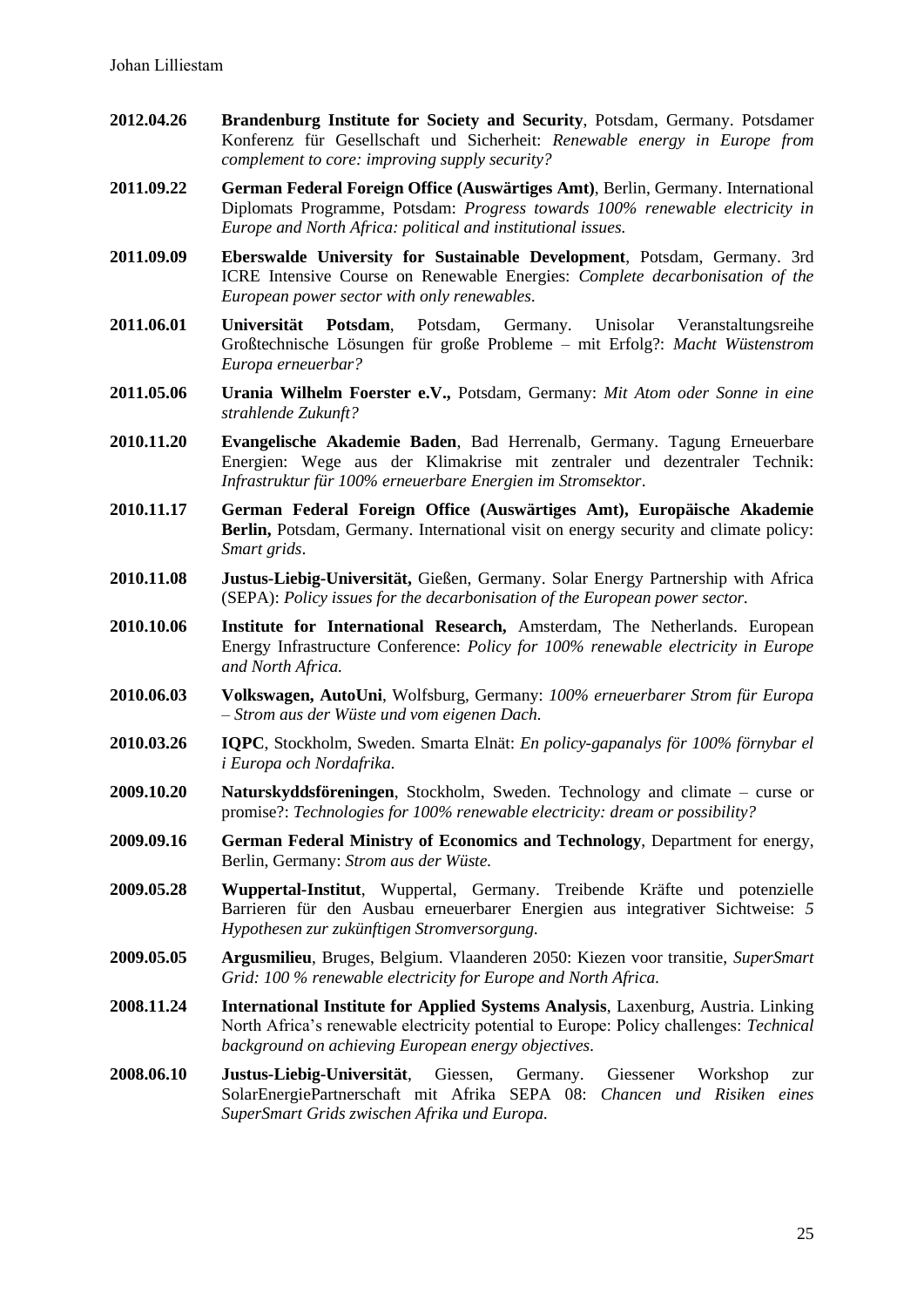## ORGANISATION OF SCIENTIFIC MEETINGS

- **Oct. 2021 Section organiser** LMET Conference 2021: Modelling of the energy transition culture, visions, narratives. Section: *Realities of modelling*. TRIPOD project. IASS, TU Delft.
- **Sept. 2021 Panel chair** *Politics of sustainable energy transitions: drivers and constraints.* ECPR conference, Innsbruck (online), Austria.
- **April 2021 Organiser** *Support or markets for mature renewables?* 2021.04.30. TRIPOD project. IASS (online workshop).
- **April 2021 Organiser** *Social Tipping Points in Coal- and Carbon-Intensive Regions – Perspectives from Multiple Disciplines*. 2021.04.19. TIPPING+ project. IASS, Sapienza Univerità di Roma, Nordland Research Institute (online workshop).
- **March 2021 Conference coorganiser** *MUSTEC final conference* (online workshop). 22.03.2021.
- **Feb. 2021 Workshop organiser** *Exploring social storylines and tipping points of the European energy transition*. Workshop at the Energy & Society Network of the European Sociological Association conference "5<sup>th</sup> Energy and Society Conference", 10-12 February 2021, University Trento (online). Workshop date: 12.02.2021. SENTINEL and TIPPING+ projects.
- **Jan.&Feb. 21 Workshop organiser** *The role of carbon pricing in the mix of policies for complete decarbonisation.* TRIPOD project, IASS (online workshop, due to Covid19 contact restrictions) 2021.01.29 & 2021.02.25.
- **Aug. 2020 Section organiser** *The politics and policies of global energy transitions.* 7 panels at the General Conference of the European Consortium for Political Research (ECPR), Innsbruck, Austria. (online conference due to Covid19)
- **Aug. 2020 Panel co-chair & discussant** *Policy feedback in energy transitions,* ECPR conference, Innsbruck (online), Austria.
- **Sept. 2019 Section organiser** *Political economy of the global energy transition: a multi-scalar perspective*. 11 panels at the General Conference of the European Consortium for Political Research (ECPR), Wroclaw, Poland.
- **Sept. 2019 Panel chair** *Europeanisation of the clean energy transition: driver of or barrier to a carbon-free electricity system?* Political economy of the global energy transition: a multi-scalar perspective, ECPR conference, Wroclaw, Poland.
- **Sept. 2019 Panel co-chair & discussant** *Energy transition policies and their dynamics*. Political economy of the global energy transition: a multi-scalar perspective, ECPR conference, Wroclaw, Poland.
- **Oct. 2016 Workshop organiser** Policy needs and options for concentrating solar power development, Abu Dhabi, United Arab Emirates. Funded by European Research Council. Budget 30,000 €. 17 participants.
- **May 2013 Workshop organiser** *Social Challenges of Trans-Mediterranean Renewable Electricity Cooperation* workshop, IIASA, Laxenburg, Austria. 30 participants. Funded by: European Research Council. Budget 30,000 €. 25 participants.
- **June 2010 Workshop organiser** Renewable energy in North Africa: a policy road-map for 2050. Co-organised between IIASA and WWF Europe. Hammamet, Tunisia. Funded by European Climate Foundation. Budget  $30,000 \in 20$  participants.
- **Nov. 2009 Conference organiser** *Linking the MENA region's renewable resources to Europe: scientific workshop to advance policy-relevant knowledge*, IIASA, Laxenburg. Funded by: European Climate Foundation, 49,880 €. 30 participants.